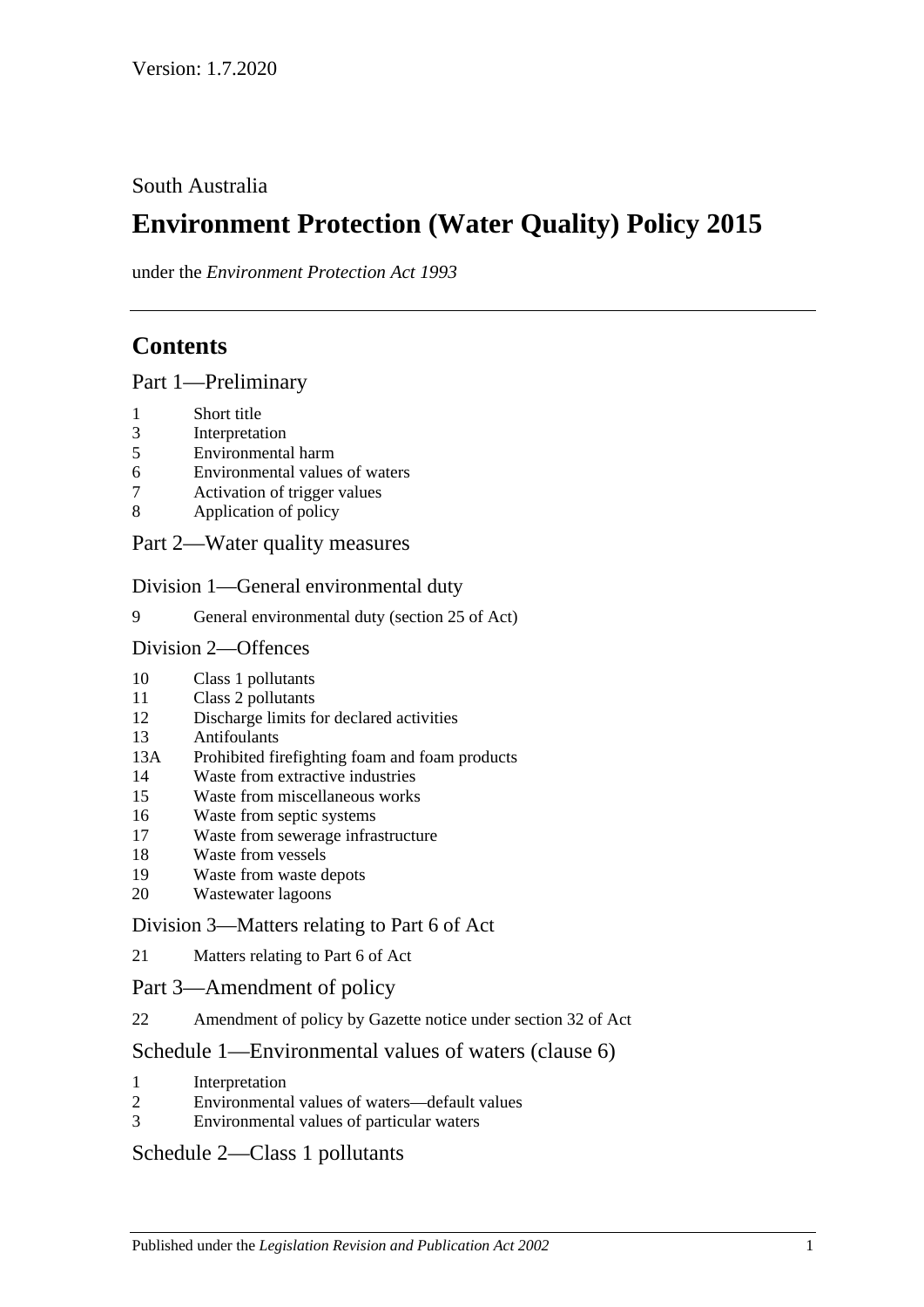### Schedule [3—Class 2 pollutants](#page-20-0)

Schedule [4—Codes, standards, guidelines and other documents](#page-21-0)

[Legislative history](#page-23-0)

# <span id="page-1-0"></span>**Part 1—Preliminary**

#### <span id="page-1-1"></span>**1—Short title**

This policy may be cited as the *[Environment Protection \(Water Quality\) Policy](http://www.legislation.sa.gov.au/index.aspx?action=legref&type=subordleg&legtitle=Environment%20Protection%20(Water%20Quality)%20Policy%202015) 2015*.

### <span id="page-1-2"></span>**3—Interpretation**

(1) In this policy, unless the contrary intention appears—

*Act* means the *[Environment Protection Act](http://www.legislation.sa.gov.au/index.aspx?action=legref&type=act&legtitle=Environment%20Protection%20Act%201993) 1993*;

*antifoulant* means any chemical substance designed for application to water submerged surfaces to inhibit the growth of plants, animals or other organisms on those surfaces;

*ANZECC* means the Australian and New Zealand Environment and Conservation Council;

*aquaculture licence* has the same meaning as in the *[Aquaculture Act](http://www.legislation.sa.gov.au/index.aspx?action=legref&type=act&legtitle=Aquaculture%20Act%202001) 2001*;

*ARMCANZ* means the Agriculture and Resource Management Council of Australia and New Zealand;

*cavity in land* includes a bore, mine shaft, well, infiltration basin and other similar structure and a naturally occurring sinkhole;

*class 1 pollutant* means a pollutant listed in [Schedule](#page-19-0) 2;

*class 2 pollutant* means a pollutant listed in [Schedule](#page-20-0) 3;

*composting works* has the same meaning as in the Act Schedule 1 Part A clause  $3(2)(a)$ ;

*contaminated stormwater* means stormwater that is contaminated by a class 1 pollutant, a class 2 pollutant or any material that could be reasonably prevented from entering the pipes, gutters and other channels used to collect and convey the stormwater;

*Coorong* means the area of water separated from the Lower Murray, and from Lake Alexandrina, by the Goolwa, Mundoo, Boundary Creek, Ewe Island and Tauwitchere Barrages, and separated from the ocean by Sir Richard Peninsula and Younghusband Peninsula, and by the geodesic from the location on mean high water springs closest to the mouth of the River Murray on the northern side of the headland of Sir Richard Peninsula to the location on mean high water springs closest to the northern side of the headland of Younghusband Peninsula;

*discharge waste or a pollutant* includes deposit the waste or pollutant or dispose of the waste or pollutant;

*discharge waste or a pollutant into waters or onto land*—see [subclause](#page-4-2) (2);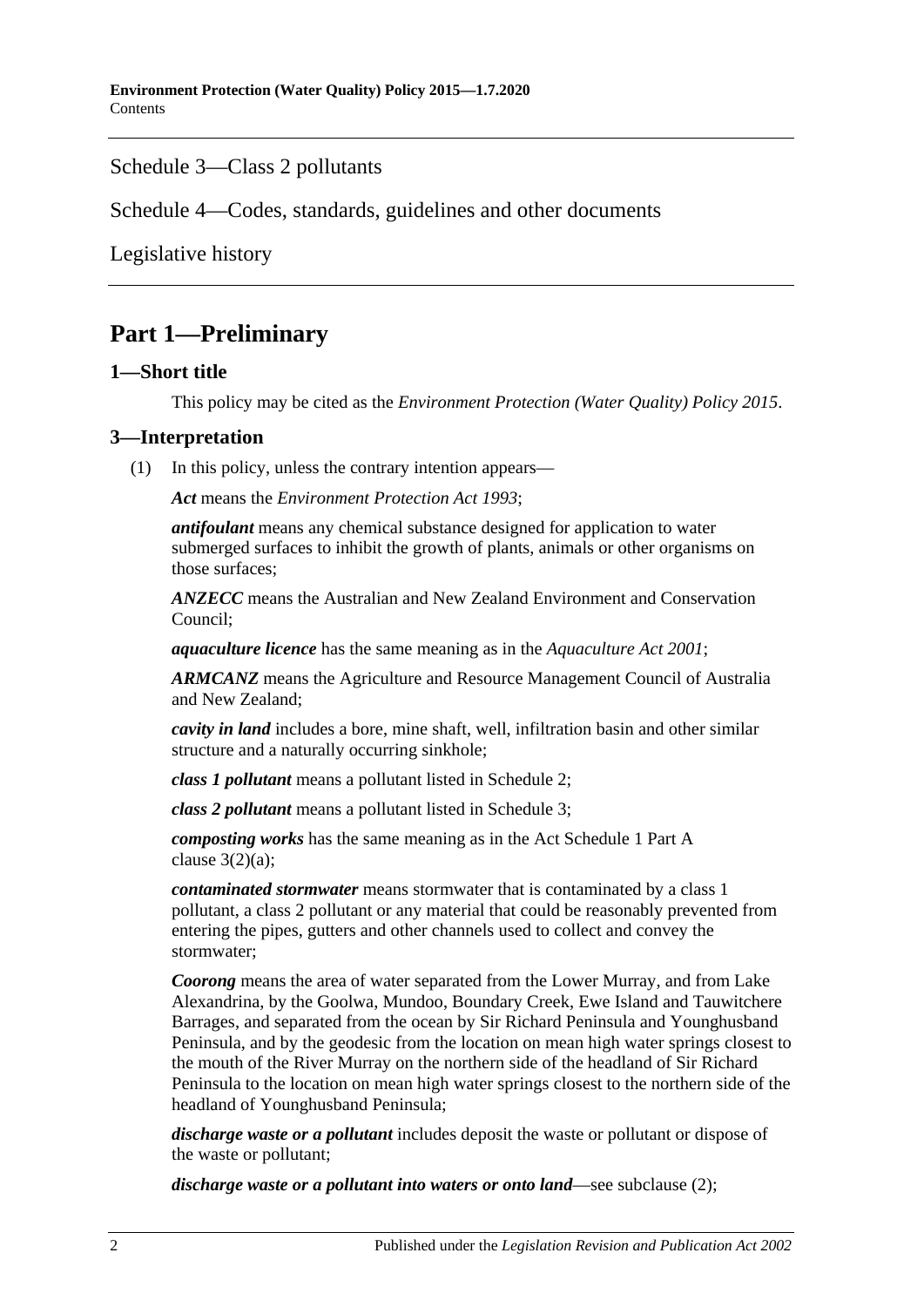*environmental values of waters*—see [clause](#page-4-1) 6;

*Geocentric Datum of Australia 2020* or *GDA2020* has the same meaning as in the determination under section 8A of the *National Measurement Act 1960* of the Commonwealth for the recognised-value standard of measurement of position;

*hazardous waste* means listed waste having a characteristic described in Schedule 2 of the *[Environment Protection \(Movement of Controlled Waste\) Policy](http://www.legislation.sa.gov.au/index.aspx?action=legref&type=subordleg&legtitle=Environment%20Protection%20(Movement%20of%20Controlled%20Waste)%20Policy%202014) 2014*;

*human wastewater* means human waste either alone or in combination with water;

*inland waters* means waters of the State other than marine waters;

*Lake Albert and Lake Alexandrina* means the waters of Lake Albert and Lake Alexandrina downstream from a line joining the upstream sides of the landings used by the ferry at Wellington closest to 35°19'52.481" South, 139°23'4.326" East, and separated from the Coorong by land and by the Goolwa, Mundoo, Boundary Creek, Ewe Island and Tauwitchere Barrages and including those waters of the Finnis River and Currency Creek situated upstream from Lake Alexandrina to the southernmost side of the first road bridge by which they are each crossed;

*landfill depot* has the same meaning as in the Act Schedule 1 Part A clause 3(3)(a);

*liquid waste* has the same meaning as in the Act Schedule 1 Part AA;

*listed waste* means a substance or thing listed in Schedule 1 Part B of the Act;

*mandatory provision*—see [subclause](#page-4-3) (4);

*MAR scheme* means a scheme in which water is injected or otherwise purposely transferred into an aquifer for the purpose of environmental benefit or storage and subsequent recovery;

**Note—**

MAR stands for Managed Aquifer Recharge.

*medical sharps* has the same meaning as in the Act Schedule 1 Part AA;

*medical waste* has the same meaning as in the Act Schedule 1 Part AA;

*public stormwater system* means any equipment or infrastructure for collecting, treating or conveying stormwater for the purposes of stormwater management, or flood mitigation, conducted by a public authority, and includes catchment management equipment and infrastructure;

*salt interception scheme* means a scheme conducted by a public authority involving pumping and drainage of underground waters for the purpose of intercepting and avoiding saline water flows into those waters;

*septic system* means a system used on premises for the on-site collection, treatment and disposal of sewage generated at the premises, and includes a septic tank;

*sewerage infrastructure* has the same meaning as in the *[Water Industry Act](http://www.legislation.sa.gov.au/index.aspx?action=legref&type=act&legtitle=Water%20Industry%20Act%202012) 2012*;

*sinkhole* means a surface depression caused by a collapse of soil or overlying formation above fractured or cavernous bedrock;

*stormwater* means rain or melted precipitation that runs off land or structures on land;

*surface waters* means waters other than underground waters;

*trigger value*—see [clause](#page-5-0) 7;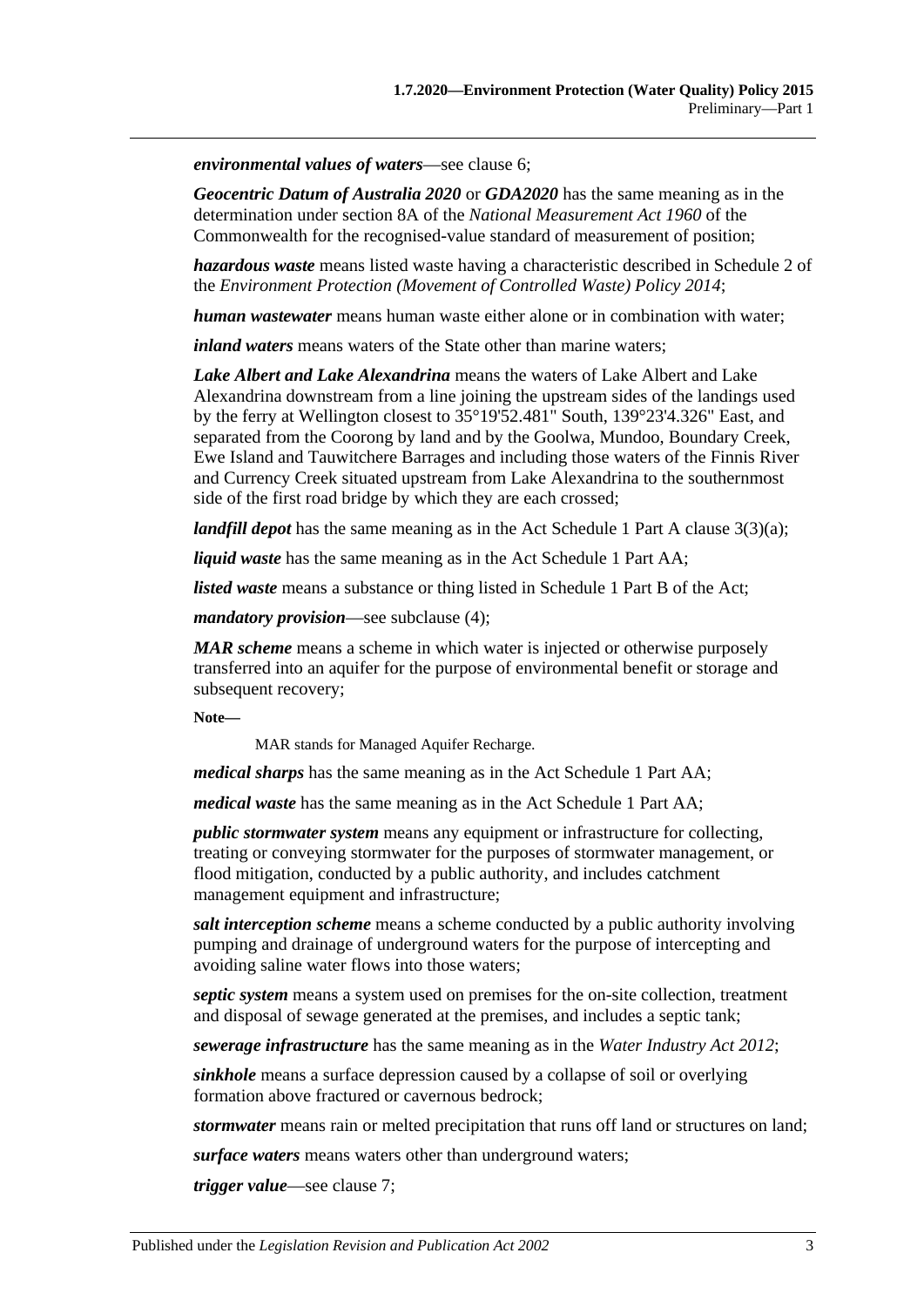*underground waters* means waters occurring naturally under the ground or introduced to an aquifer or other area under the ground;

*vessel facility* means a facility for the mooring, berthing, securing, storage, construction, repair or maintenance of a vessel and includes a marina, pontoon, jetty, wharf, boat ramp, slipway and boat yard;

*waste depot* has the same meaning as in section 113 of the Act;

*wastewater* means waste principally consisting of water and includes—

- (a) human wastewater;
- (b) sewage;
- (c) water containing food or beverage waste;
- (d) wash down water or cooling water;
- (e) irrigation runoff or contaminated stormwater;
- (f) water containing any other trade or industrial waste;
- (g) any other water that has been used in any form of human activity;
- (h) a combination of any of the above;

*wastewater lagoon* means—

- (a) a sedimentation or detention basin; or
- (b) an artificial wetland; or
- (c) a leachate pond (containing leachate from composting works or a landfill depot); or
- (d) a tailings dam; or
- (e) any other dam, pond or lagoon constructed and used for the purpose of holding wastewater;

*wastewater management system* means a system designed and operated for the purpose of collecting and managing wastewater so as to minimise any adverse impacts of the wastewater on the environment;

*watercourse* means any of the following (whether or not temporarily wet or temporarily dry):

- (a) a river, creek or other natural watercourse (whether modified or not);
- (b) a lake, wetland, swamp, dam or reservoir or other body of water that collects water or through which water flows;
- (c) the Coorong;
- (d) an artificial channel;
- (e) a public stormwater disposal system,

and includes part of a watercourse;

*Water Quality Guidelines* means the *Australian and New Zealand Guidelines for Fresh and Marine Water Quality 2000* prepared by ANZECC and ARMCANZ, as in force at the commencement of this policy;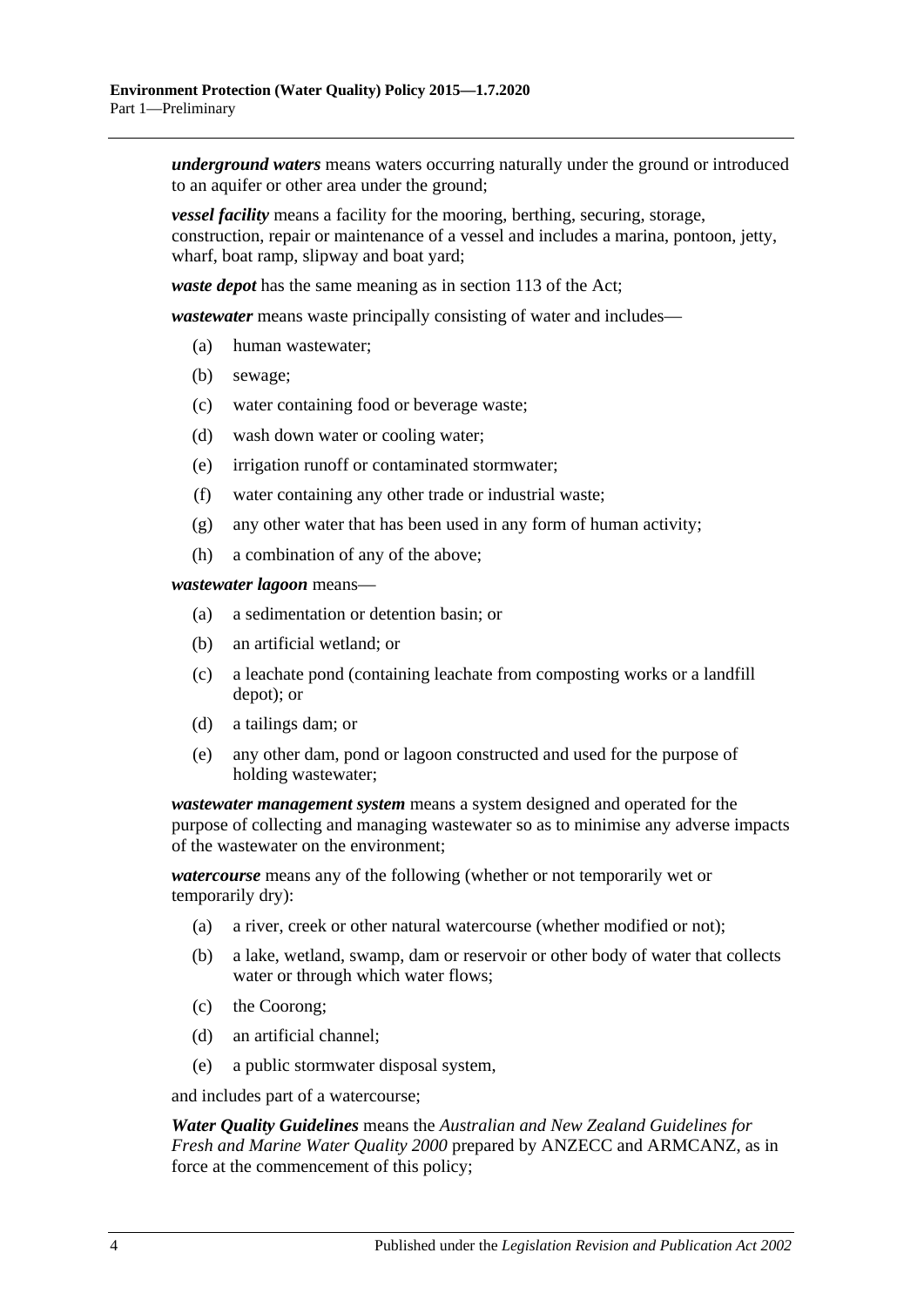*waters* means waters to which this policy applies (see [clause](#page-6-0) 8).

- <span id="page-4-2"></span>(2) For the purposes of this policy, the following applies in relation to the meaning of *discharge waste or a pollutant into waters or onto land*:
	- (a) a person discharges waste or a pollutant into waters or onto land if the person causes or allows the waste or pollutant to be discharged into the waters or onto the land or fails to prevent it from entering the waters or escaping onto the land (including by processes such as seepage or infiltration or carriage by wind, rain, sea spray or stormwater or by the rising of the water table);
	- (b) waste or a pollutant will be taken to have been discharged onto land if it is discharged into a quarry or a cavity in land;
	- (c) the discharge of waste or a pollutant into a watercourse that is temporarily dry will be regarded as the discharge of the waste or pollutant into waters.
- (3) For the purposes of the descriptions of waters in this policy, unless the contrary intention appears, all lines are geodesics based on the Geocentric Datum of Australia 2020 and all co-ordinates are expressed in terms of GDA2020.
- <span id="page-4-3"></span>(4) In this policy, the expression *mandatory provision* followed by a statement as to the category of offence is to be taken to signify that contravention of the provision at the foot of which the expression appears is, for the purposes of Part 5 of the Act, an offence of the category so stated.

#### **Note—**

Unless the contrary intention appears, terms used in this policy that are defined in the Act have the respective meanings assigned to those terms by the Act.

#### <span id="page-4-0"></span>**5—Environmental harm**

For the purposes of section  $5(1)(c)$  of the Act, each of the following is declared to constitute environmental harm in relation to waters:

- (a) loss of seagrass or other native aquatic vegetation from the waters;
- (b) a reduction in numbers of any native species of aquatic animal or insect in or in the vicinity of the waters;
- (c) an increase in numbers of any non-native species of aquatic animal or insect in or in the vicinity of the waters;
- (d) a reduction in numbers of aquatic organisms necessary to maintain the health of the ecosystem of the waters;
- (e) an increase in algal or aquatic plant growth in the waters;
- (f) the waters becoming toxic to vegetation on land;
- (g) the waters becoming harmful or offensive to humans, livestock or native animals;
- (h) an increase in turbidity or sediment levels of the waters.

#### <span id="page-4-1"></span>**6—Environmental values of waters**

- (1) For the purposes of this policy, waters may have 1 or more of the following environmental values:
	- (a) aquatic ecosystems;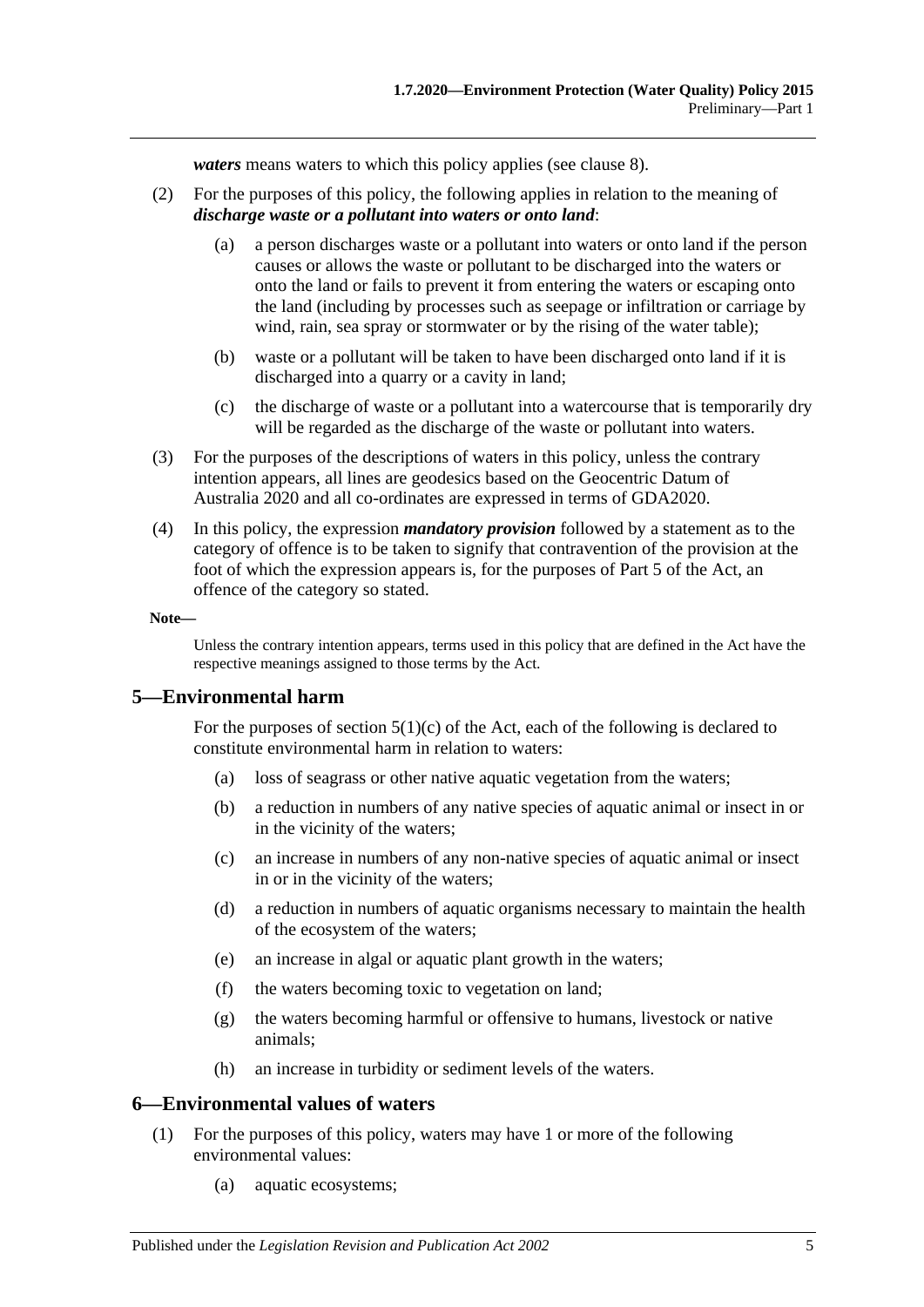- (b) recreation and aesthetics;
- (c) drinking water for human consumption;
- (d) primary industries—irrigation and general water uses;
- (e) primary industries—livestock drinking water;
- (f) primary industries—aquaculture and human consumption of aquatic foods.
- (2) The environmental values of waters are set out in [Schedule](#page-17-2) 1.

#### <span id="page-5-0"></span>**7—Activation of trigger values**

For the purposes of this policy, a trigger value for waters is activated if—

- (a) in the case of waters with an environmental value of aquatic ecosystems—a trigger value for an indicator specified in Chapter 3 of the Water Quality Guidelines—
	- (i) has been reached or exceeded for a chemical substance or a characteristic; or
	- (ii) in the case of a minimum level specified for a characteristic, has not been reached,

in respect of the waters when assessed against Chapter 3 of the Water Quality Guidelines (and any other provisions of those guidelines that assist in the interpretation and construction of Chapter 3) on the basis of a 95% level of protection of species; or

- (b) in the case of waters with an environmental value of primary industries—irrigation and general water uses—a trigger value for an indicator specified in Chapter 4.2 of the Water Quality Guidelines—
	- (i) has been reached or exceeded for a chemical substance or a characteristic; or
	- (ii) in the case of a minimum level specified for a characteristic, has not been reached,

in respect of the waters when assessed against Chapter 4.2 of the Water Quality Guidelines (and any other provisions of those guidelines that assist in the interpretation and construction of Chapter 4.2), applying, if there are long term and short term trigger values for an indicator, the long term trigger value; or

- (c) in the case of waters with an environmental value of primary industries—livestock drinking water—a trigger value for an indicator specified in Chapter 4.3 of the Water Quality Guidelines—
	- (i) has been reached or exceeded for a chemical substance or a characteristic; or
	- (ii) in the case of a minimum level specified for a characteristic, has not been reached,

in respect of the waters when assessed against Chapter 4.3 of the Water Quality Guidelines (and any other provisions of those guidelines that assist in the interpretation and construction of Chapter 4.3); or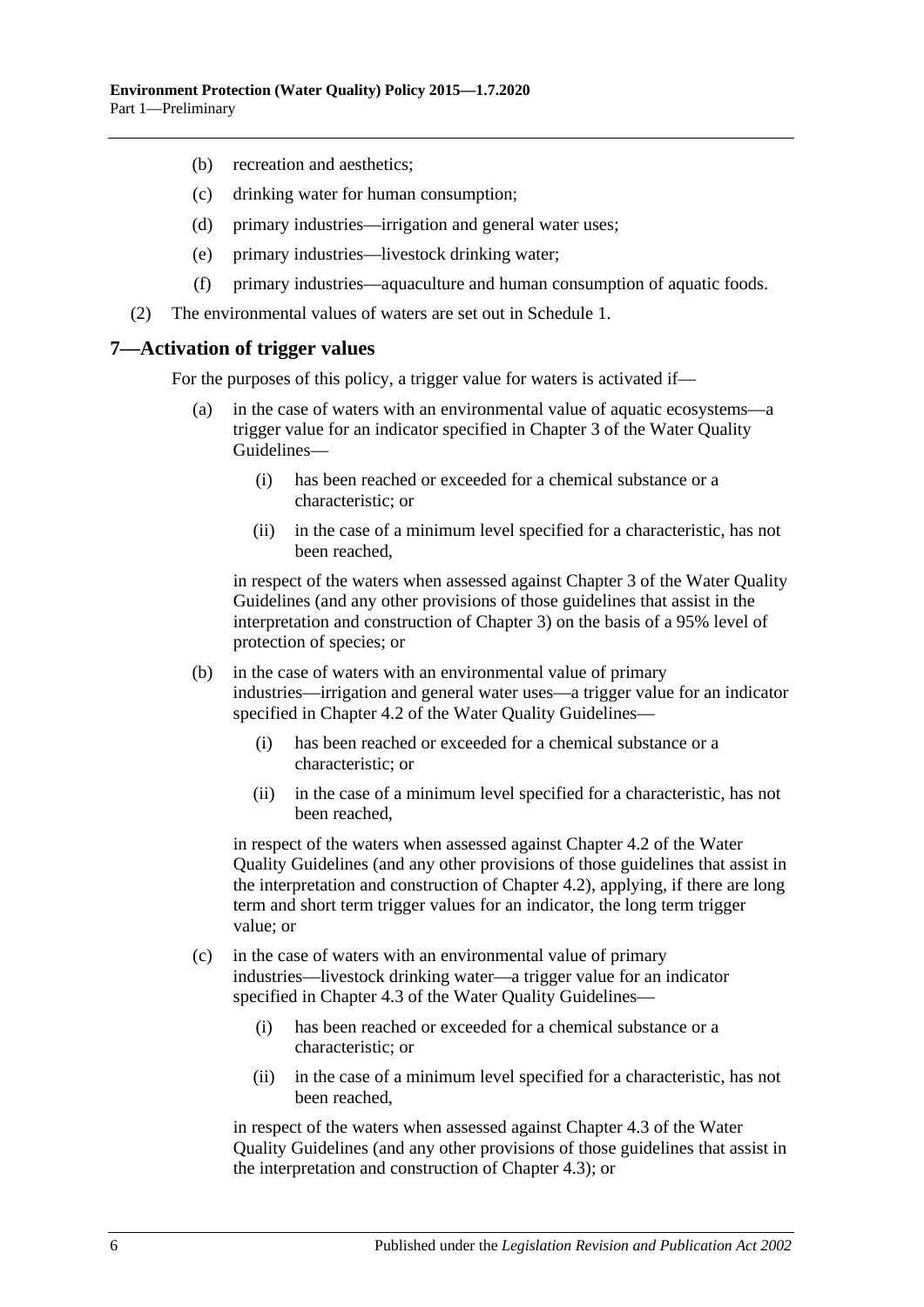- (d) in the case of waters with an environmental value of primary industries—aquaculture and human consumption of aquatic foods—a guideline value for an indicator specified in Chapter 4.4 of the Water Quality Guidelines—
	- (i) has been reached or exceeded for a chemical substance or a characteristic; or
	- (ii) in the case of a minimum level specified for a characteristic, has not been reached,

in respect of the waters when assessed against Chapter 4.4 of the Water Quality Guidelines (and any other provisions of those guidelines that assist in the interpretation and construction of Chapter 4.4).

## <span id="page-6-0"></span>**8—Application of policy**

- (1) This policy applies in relation to all surface and underground waters (whether or not on or below private land) including the water within a public stormwater system or an irrigation drainage channel, but excluding—
	- (a) water within the pipes and closed tanks of a water reticulation system or salt interception scheme; and
	- (b) water within sewerage infrastructure or any other wastewater management system; and
	- (c) water within a closed tank constructed of or lined with material impervious to water; and
	- (d) water within a private or public swimming pool.
- (2) This policy does not apply in relation to the discharge of uncontaminated stormwater into any waters or onto land in a place from which it is reasonably likely to enter any waters (including by processes such as seepage or infiltration or carriage by wind, rain, sea spray or stormwater or by the rising of the water table).
- (3) Except for [clause](#page-7-5) 9(e) and [\(f\)](#page-7-6) (and [Schedule](#page-21-0) 4) and Part [2 Division](#page-16-2) 3, and subject to an environmental authorisation held by a public authority relating to a prescribed activity of environmental significance referred to in Schedule 1, Part A, clause 4(2) of the Act (Discharge of Stormwater to Underground Aquifers), this policy does not apply in relation to the ultimate discharge of stormwater from a public stormwater system by a public authority responsible for the system into any waters or onto land in a place from which it is reasonably likely to enter any waters (including by processes such as seepage or infiltration or carriage by wind, rain, sea spray or stormwater or by the rising of the water table).
- (4) Nothing in this policy affects the operation of an authority or exemption given by or under any Act or law (other than the *[Environment Protection Act](http://www.legislation.sa.gov.au/index.aspx?action=legref&type=act&legtitle=Environment%20Protection%20Act%201993) 1993*) and in force immediately before the commencement of this policy.
- (5) If, immediately before the commencement of this policy, a prescribed activity of environmental significance was being lawfully undertaken by a person in a manner that would contravene a provision of this policy, that provision will not apply in relation to the activity so undertaken until the expiry of the second year of operation of this policy.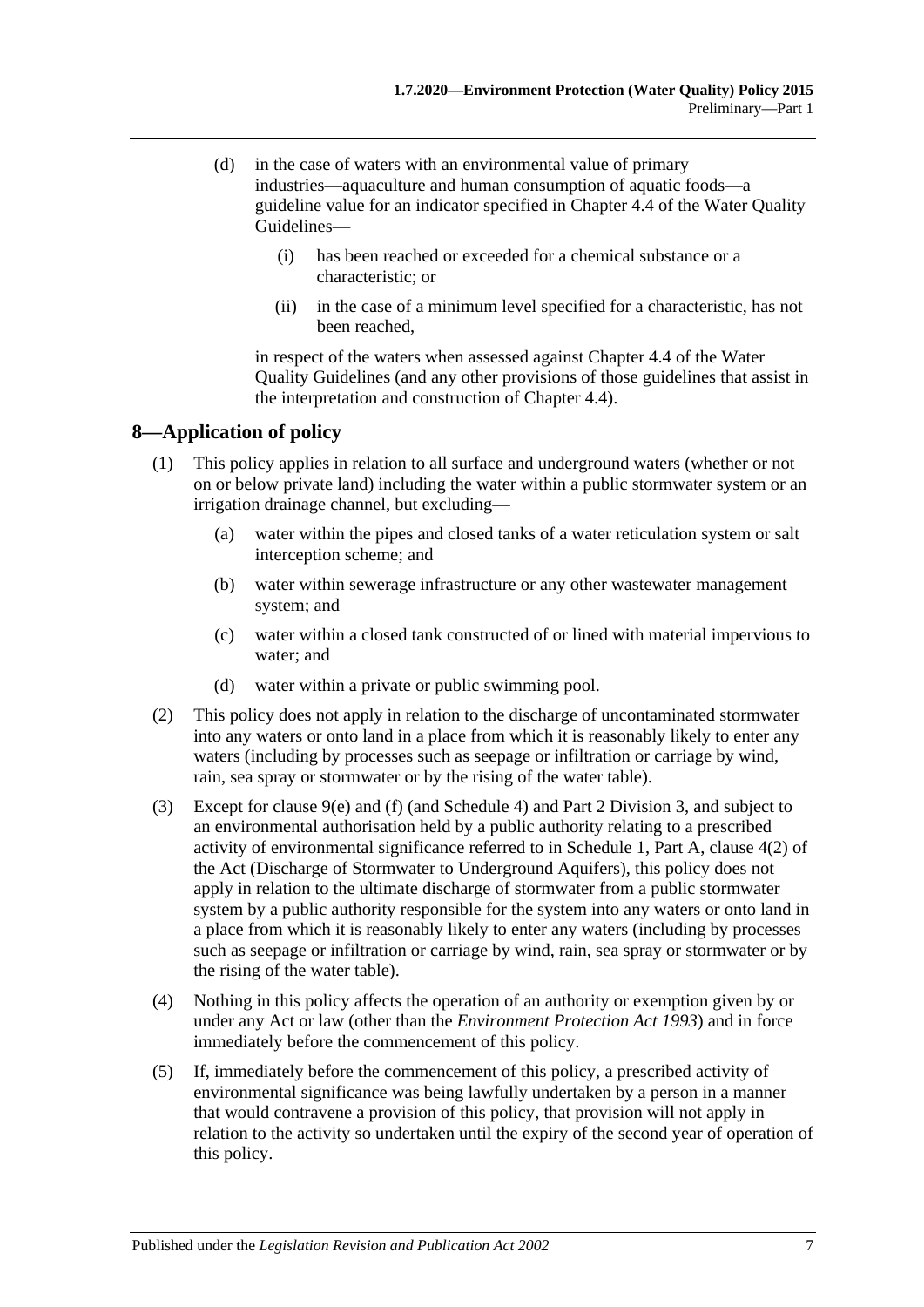(6) In this clause—

*uncontaminated stormwater* means stormwater other than contaminated stormwater.

# <span id="page-7-0"></span>**Part 2—Water quality measures**

**Note—**

Compliance with the measures in [Divisions](#page-7-1) 1 and 2 may be enforced by the issue of environment protection orders.

## <span id="page-7-1"></span>**Division 1—General environmental duty**

#### <span id="page-7-2"></span>**9—General environmental duty (section 25 of Act)**

The provisions that a person must comply with in taking all reasonable and practicable measures to prevent or minimise environmental harm resulting from undertaking an activity that pollutes or might pollute waters (in compliance with the general environmental duty) include, but are not limited to, the following:

- (a) the person must apply the waste management hierarchy;
- (b) in the case of waters with an environmental value of aquatic ecosystems or primary industries—the person must avoid activating a trigger value for the waters;
- (c) in the case of waters with an environmental value of recreation and aesthetics—the person must have regard to the *Guidelines for Managing Risks in Recreational Water 2008* prepared by the National Health and Medical Research Council as in force from time to time;
- (d) in the case of waters with an environmental value of drinking water for human consumption—the person must have regard to the *Australian Drinking Water Guidelines 2011* prepared by the National Health and Medical Research Council as in force from time to time;
- <span id="page-7-5"></span>(e) if the codes, standards, guidelines or other document prescribed in [Schedule](#page-21-0) 4 contemplate measures that are expressed as mandatory in relation to the activity—the person must comply with those measures;
- <span id="page-7-6"></span>(f) if the codes, standards, guidelines or other document prescribed in [Schedule](#page-21-0) 4 contemplate measures that are not expressed as mandatory but are expressed as recommendations in relation to the activity—the person must have regard to those measures.

## <span id="page-7-3"></span>**Division 2—Offences**

### <span id="page-7-7"></span><span id="page-7-4"></span>**10—Class 1 pollutants**

(1) A person must not discharge a class 1 pollutant into any waters or onto land in a place from which it is reasonably likely to enter any waters (including by processes such as seepage or infiltration or carriage by wind, rain, sea spray or stormwater or by the rising of the water table).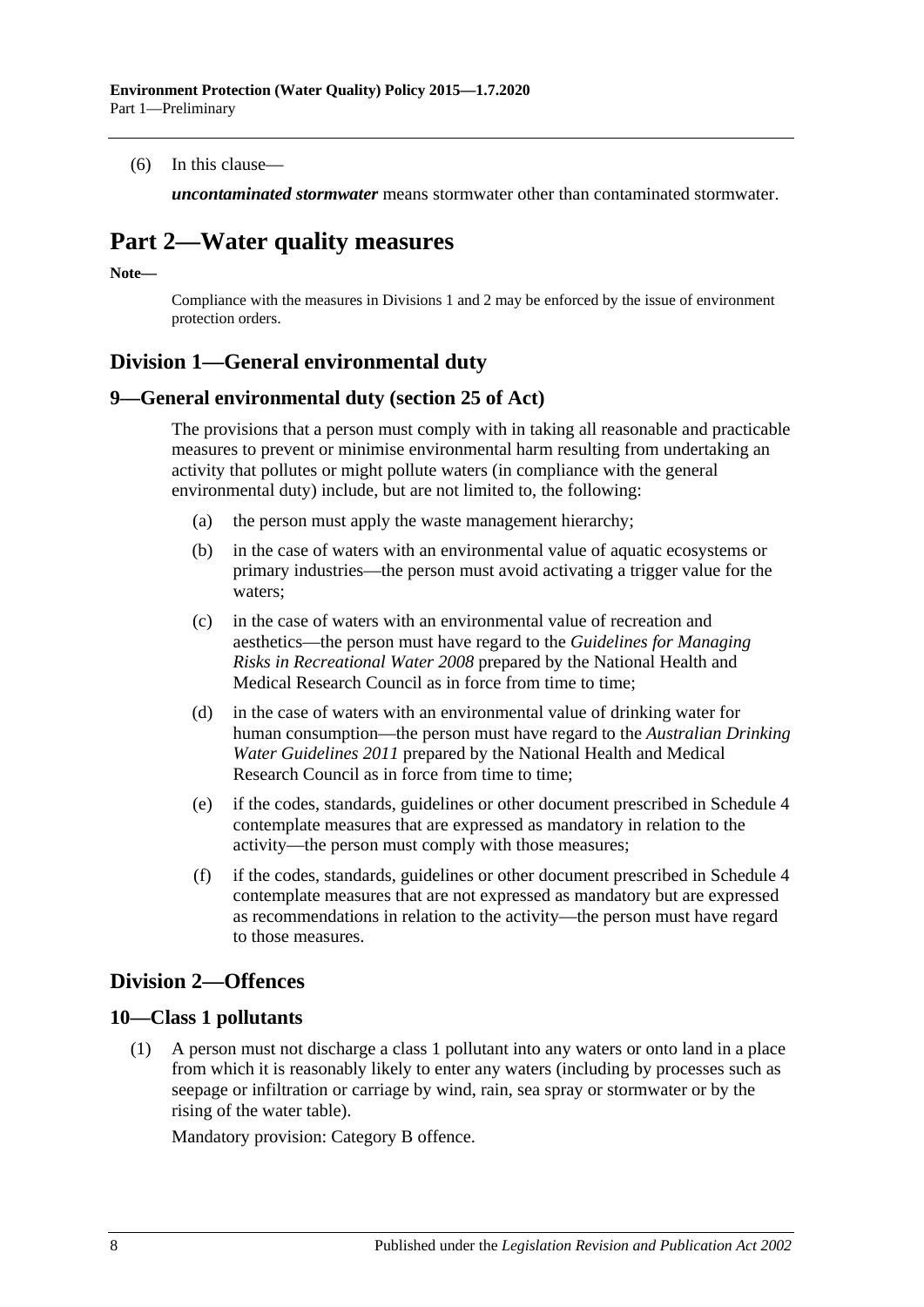- (2) Nothing in [subclause](#page-7-7) (1) prevents—
	- (a) the lawful use of a pesticide or herbicide that has been manufactured for use in relation to waters provided it is used at a rate, concentration or level not exceeding a maximum rate, concentration or level specified by the manufacturer or by law; or
	- (b) the use by the holder of an aquaculture licence of a substance designed for therapeutic or prophylactic use for aquatic organisms in accordance with the *[Aquaculture Regulations](http://www.legislation.sa.gov.au/index.aspx?action=legref&type=subordleg&legtitle=Aquaculture%20Regulations%202005) 2005*.
- (3) [Subclause](#page-7-7) (1) does not apply in relation to—
	- (a) the discharge of wastewater or liquid waste by the holder of an environmental authorisation in accordance with the authorisation; or
	- (b) the discharge of a class 1 pollutant to the extent that the pollutant may be lawfully discharged under a subsequent provision of this Division.

#### <span id="page-8-2"></span><span id="page-8-0"></span>**11—Class 2 pollutants**

- (1) A person must not discharge a class 2 pollutant into any waters or a cavity in land. Mandatory provision: Category B offence.
- (2) [Subclause](#page-8-2) (1) does not apply in relation to—
	- (a) any prescribed activity of environmental significance carried on by the holder of an environmental authorisation in accordance with the authorisation; or
	- (b) the discharge into waters of faeces from aquatic organisms by the holder of an aquaculture licence acting in accordance with the licence; or
	- (c) the incidental discharge into waters of a class 2 pollutant in the course of environmental watering carried out under—
		- (i) the *[Murray-Darling Basin Act](http://www.legislation.sa.gov.au/index.aspx?action=legref&type=act&legtitle=Murray-Darling%20Basin%20Act%202008) 2008*; or
		- (ii) the *[Natural Resources Management Act](http://www.legislation.sa.gov.au/index.aspx?action=legref&type=act&legtitle=Natural%20Resources%20Management%20Act%202004) 2004*; or
		- (iii) the *[River Murray Act](http://www.legislation.sa.gov.au/index.aspx?action=legref&type=act&legtitle=River%20Murray%20Act%202003) 2003*; or
		- (iv) the *Water Act 2007* of the Commonwealth; or
	- (d) the discharge of a class 2 pollutant to the extent that the pollutant may be lawfully discharged under a subsequent provision of this Division.
- (3) In this clause—

*environmental watering*, in relation to waters, means the use of water to replenish or sustain the ecological values of ecosystems within the waters.

#### <span id="page-8-1"></span>**12—Discharge limits for declared activities**

A person must not, in the course of undertaking an activity declared by amendment of this policy under [clause](#page-17-1) 22, discharge a pollutant listed in the declaration into waters (including a particular body of waters) described or delineated in the declaration, at a rate, concentration or level that exceeds the rate, concentration or level specified by the declaration in respect of that pollutant.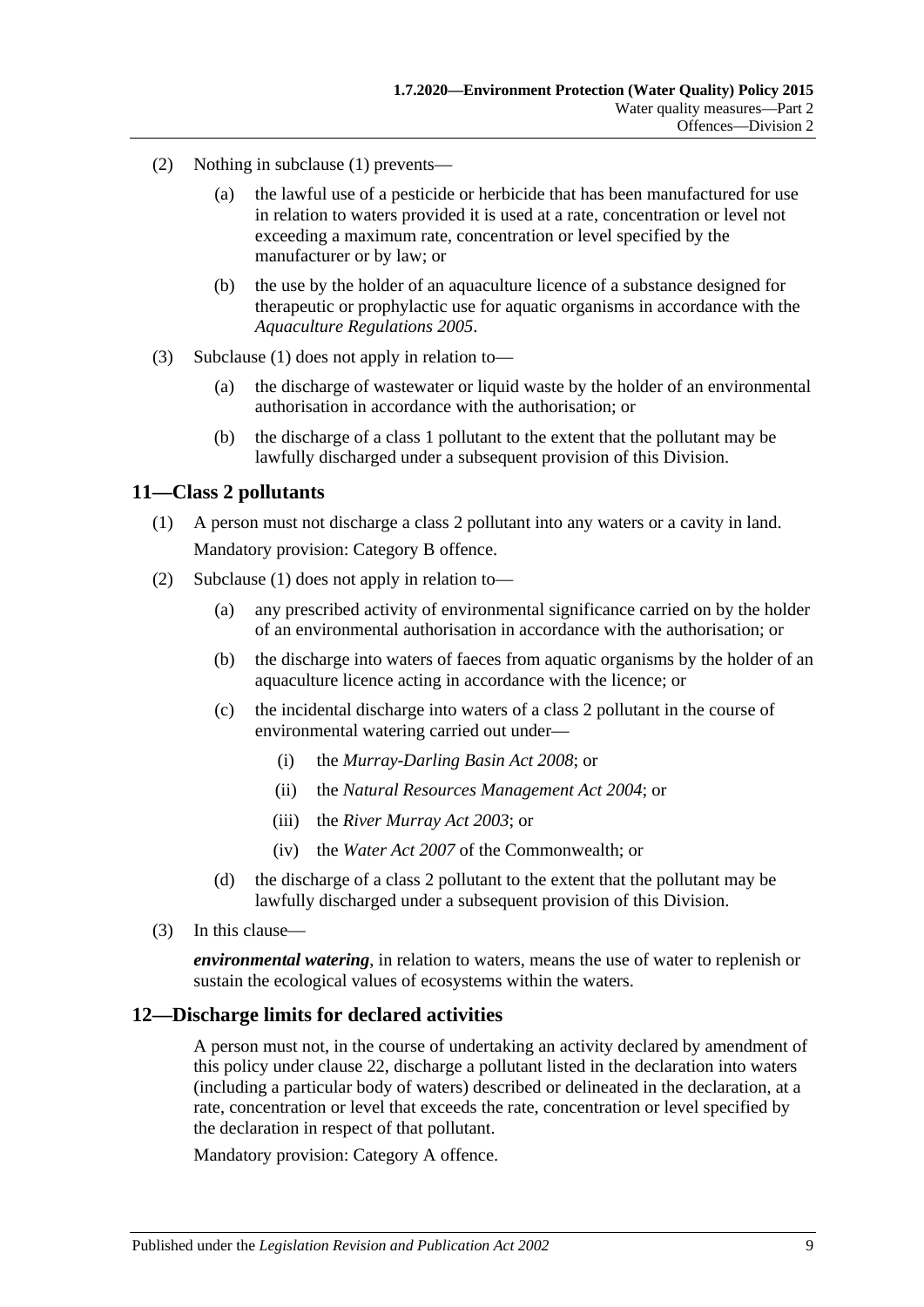### <span id="page-9-0"></span>**13—Antifoulants**

(1) A person must not use an antifoulant that contains tributyltin.

Mandatory provision: Category A offence.

- <span id="page-9-2"></span>(2) A person must, in using an antifoulant, or removing an antifoulant from any surface, comply with the following provisions:
	- (a) the cleaning of the hull of a vessel or the surface of any structure that has been coated with an antifoulant, or of any equipment contaminated with antifoulant, may only be carried out—
		- (i) in dry dock; or
		- (ii) above the high water mark of any waters; or
		- (iii) below the high water mark of any waters while the tide is out to such an extent that there is no tidal water coming into contact with the vessel, structure or equipment;
	- (b) antifoulant residues—
		- (i) must not enter any waters; and
		- (ii) must not come into contact with any land that is below the high water mark of any waters; and
		- (iii) must be collected and disposed of at a waste depot that is authorised under the Act to receive such waste.

Mandatory provision: Category B offence.

(3) Nothing in [subclause](#page-9-2) (2) prevents the use by the holder of an aquaculture licence of an antifoulant in accordance with the *[Aquaculture Regulations](http://www.legislation.sa.gov.au/index.aspx?action=legref&type=subordleg&legtitle=Aquaculture%20Regulations%202005) 2005*.

### <span id="page-9-3"></span><span id="page-9-1"></span>**13A—Prohibited firefighting foam and foam products**

- (1) A person must not use, or cause or permit the use of, a prohibited firefighting foam. Mandatory provision: Category A offence.
- <span id="page-9-4"></span>(2) A person must not fill, or cause or permit the filling of, a fire extinguisher with a prohibited firefighting foam product.

Mandatory provision: Category B offence.

- (3) A person who refills, or causes or permits the refilling of, a fire extinguisher must ensure that, before transitioning the fire extinguisher from a prohibited firefighting foam product to a firefighting foam product that is fluorine-free—
	- (a) the fire extinguisher is thoroughly cleaned so as to remove, as far as reasonably practicable, any residual prohibited firefighting foam product or prohibited firefighting foam; and
	- (b) any prohibited firefighting foam product, prohibited firefighting foam or wastewater produced in the cleaning process is collected, securely contained and disposed of to a facility, or stored in a manner, approved by the Authority.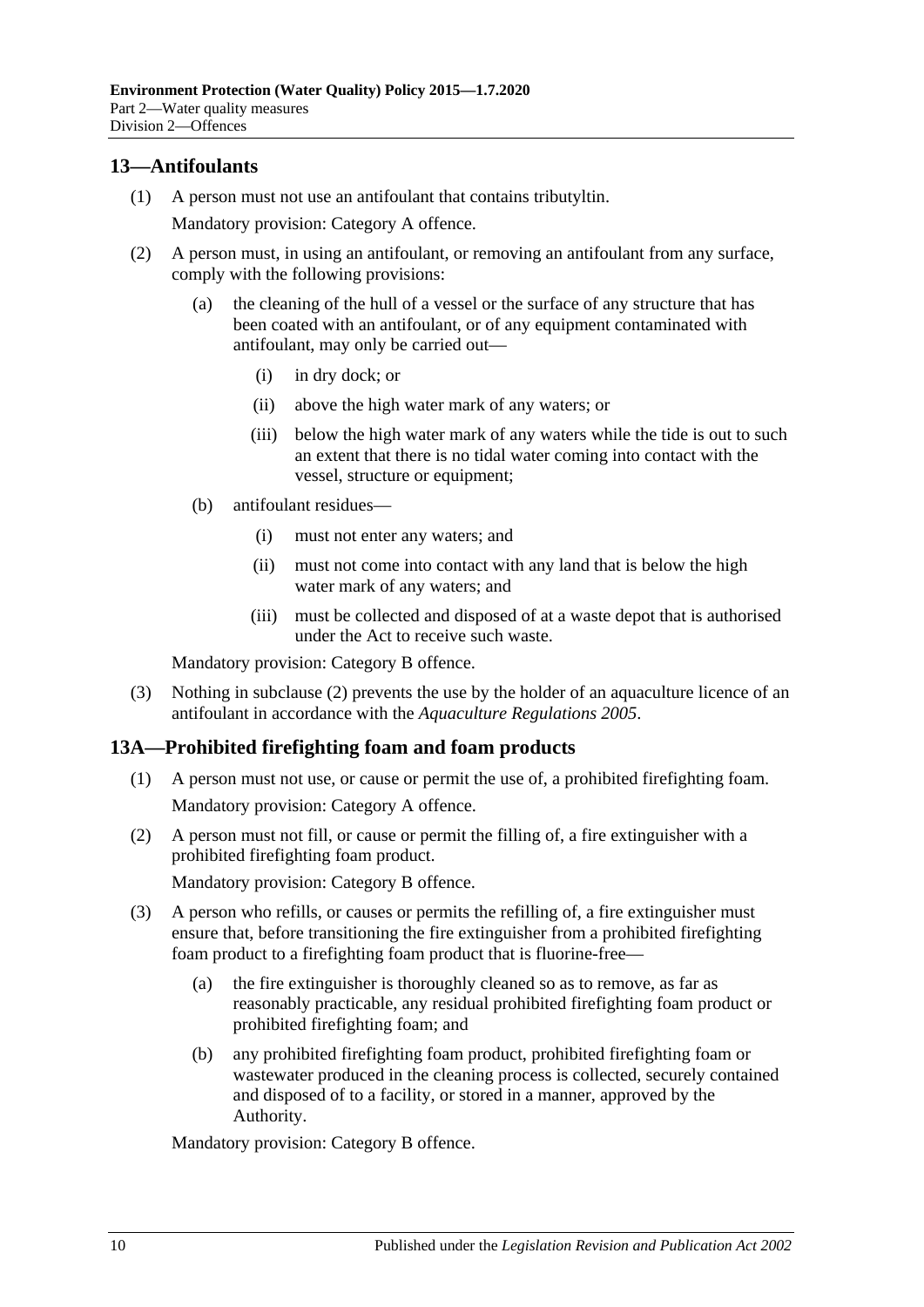(4) A person must not supply a firefighting foam product unless the producer's certification of its fluorine content is clearly displayed on a label or document provided with the product.

Mandatory provision: Category B offence.

- (5) [Subclause](#page-9-3) (1) does not apply until the relevant day in relation to the use of a prohibited firefighting foam by means of—
	- (a) a large fire extinguisher; or
	- (b) a small fire extinguisher, provided that the firefighting foam product used to produce the prohibited firefighting foam was in the fire extinguisher before the commencement of this clause.
- (6) [Subclause](#page-9-4) (2) does not apply until the relevant day in relation to the filling or refilling of a large fire extinguisher.
- (7) In this clause—

*class A fire* means a fire involving ordinary combustible material (other than liquids or gases) including wood, paper, cloth, plastics, rubber or other material comprised of organic carbon based compounds;

*class B fire* means a fire involving flammable or combustible liquids (and their fumes) including gasoline, petroleum, grease, oils, paints or other material with a low flashpoint;

*fire extinguisher* means a small fire extinguisher or large fire extinguisher;

*firefighting foam* means foam for preventing, controlling or extinguishing a class A or class B fire;

*firefighting foam product* means a concentrate or aqueous solution for use in a fire extinguisher for the production of firefighting foam;

*large fire extinguisher* means a fire extinguisher with a capacity of 90L or more, and includes—

- (a) a fire extinguishing system on a fire truck; and
- (b) an on-site fixed fire extinguishing system; and
- (c) any pumps, pipes, hoses, nozzles, sprinklers, storage containers and any other equipment associated with such systems;

*prohibited firefighting foam* means firefighting foam produced from a prohibited firefighting foam product;

*prohibited firefighting foam product* means a firefighting foam product that contains a fluorinated organic compound or compounds, but does not include a firefighting foam product that is fluorine-free;

*relevant day* means the second anniversary following the day fixed by the Governor for this clause to come into operation;

*small fire extinguisher* means a fire extinguisher with a capacity of less than 90L, and includes a hand-held or mobile fire extinguisher.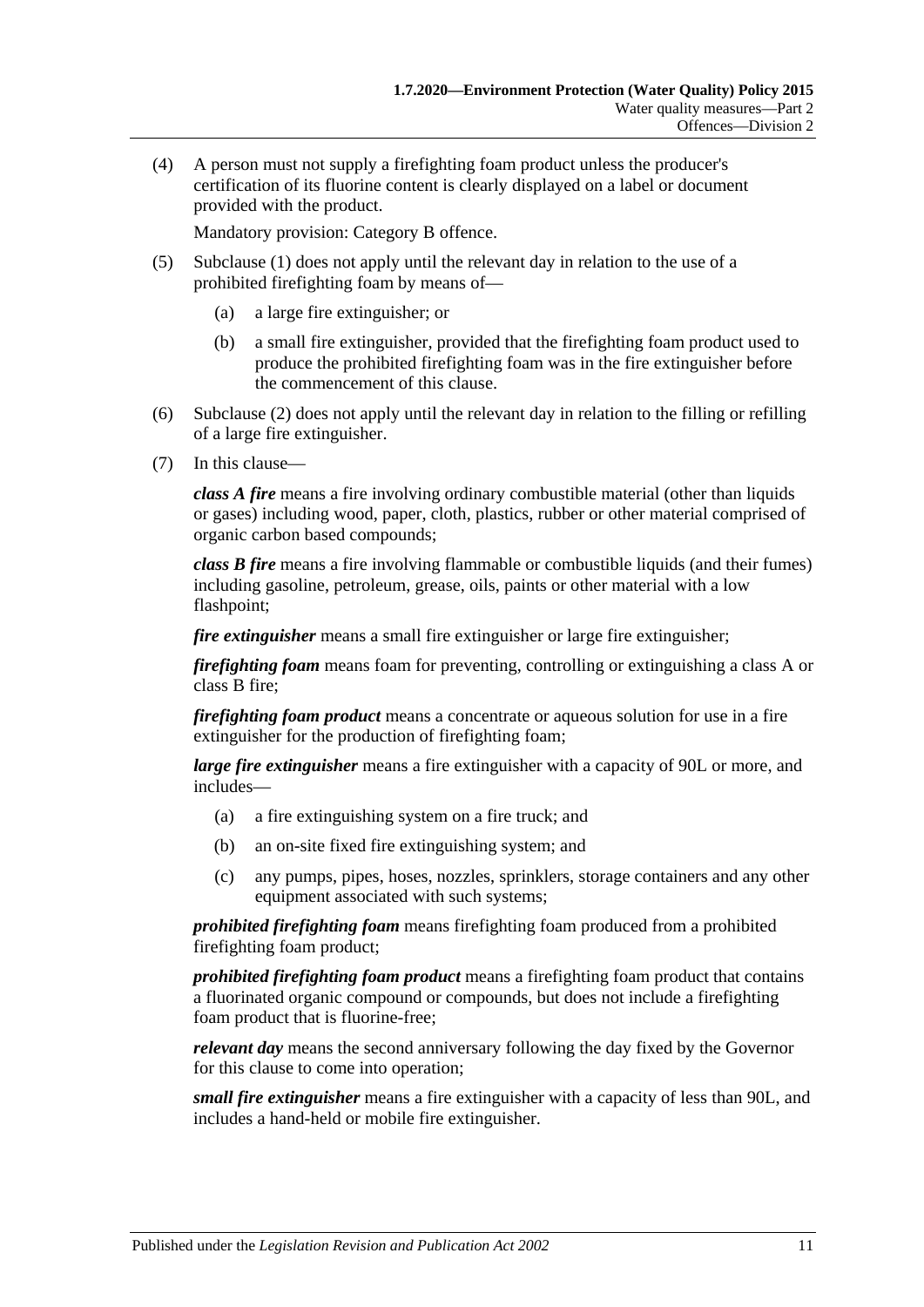### <span id="page-11-0"></span>**14—Waste from extractive industries**

- (1) An operator of an extractive industry must ensure that—
	- (a) waste generated at the premises is not discharged into any waters or onto land in a place from which it is reasonably likely to enter any waters (including by processes such as seepage or infiltration or carriage by wind, rain, sea spray or stormwater or by the rising of the water table); and
	- (b) the premises incorporate a wastewater management system; and
	- (c) the system is effectively operating in respect of any wastewater generated at the premises while the premises are being used for the works.

Mandatory provision: Category B offence.

(2) An operator of an extractive industry must ensure that stormwater that has been contaminated by extracted material on the premises has had as much extracted material removed from it as is reasonably practicable before it is discharged into any waters.

Mandatory provision: Category B offence.

(3) In this clause—

*extractive industry* means works involving the extraction, or extraction and processing (by crushing, grinding, milling or separating into different sizes by sieving, air elutriation or in any other manner), of sand, gravel, stone, shell, shale, clay or soil, but excluding dredging or the removal of sand from a beach.

#### <span id="page-11-1"></span>**15—Waste from miscellaneous works**

- (1) An operator of works to which this clause applies (see [subclause](#page-11-2) (2)) must ensure that—
	- (a) waste generated at the premises is not discharged into any waters or onto land in a place from which it is reasonably likely to enter any waters (including by processes such as seepage or infiltration or carriage by wind, rain, sea spray or stormwater or by the rising of the water table); and
	- (b) the premises incorporate a wastewater management system; and
	- (c) the system is effectively operating in respect of any wastewater generated at the premises while the premises are being used for the works.

- <span id="page-11-2"></span>(2) This clause applies to the following works:
	- (a) an *abattoir, slaughter house or poultry processing works*, being works for the slaughter of animals and the production of meat or meat products for human or animal consumption;
	- (b) a *cattle feedlot*, being a confined yard or area in which cattle are held and are fed principally by mechanical means or by hand;
	- (c) *composting works*;
	- (d) *concrete batching works*, being works for the production of concrete or concrete products by the mixing of cement, sand, rock, aggregate or other similar materials;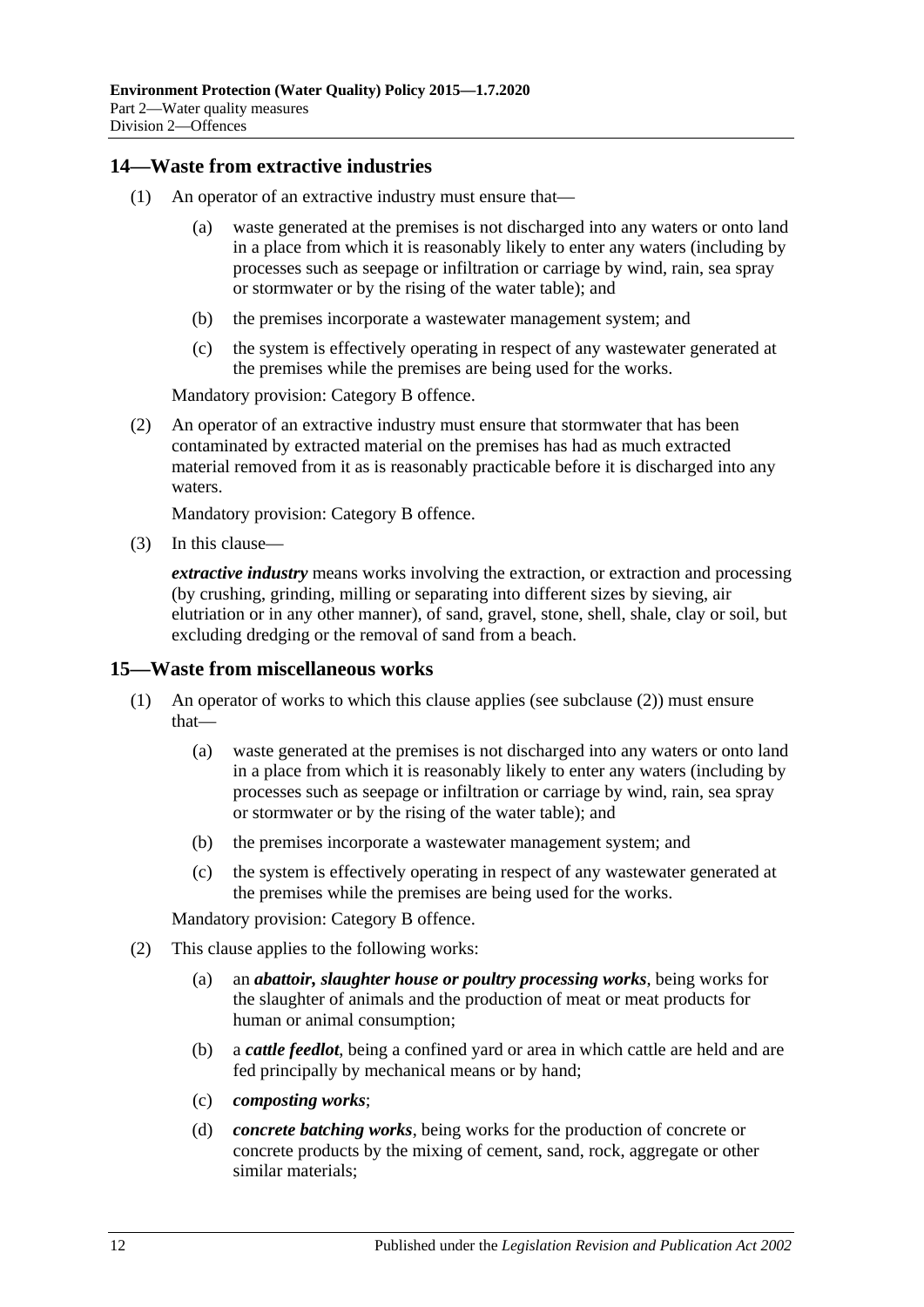- <span id="page-12-1"></span>(e) *fish processing works*, being works for scaling, gilling, gutting, filleting or otherwise processing fish for sale, but excluding—
	- (i) such works conducted on vessels; or
	- (ii) the processing of fish in the course of a business of selling fish by retail;
- (f) a *milking shed*, being a structure, whether roofed or not, at which operations for the milking of animals are carried on (including associated yard areas in which animals are confined prior to or following milking);
- (g) *milk processing works*, being works for separating, evaporating or otherwise processing milk for the manufacture of evaporated or condensed milk, cheese, butter, ice cream or other similar dairy products;
- (h) a *piggery*, being confined or roofed structures for the keeping or husbandry of pigs;
- (i) a *saleyard*, being a commercial yard at which cattle, sheep or other animals are gathered or confined for the purposes of their sale, auction or exchange (including associated transport loading facilities);
- (j) a *tannery or fellmongery*, being works for the commercial preservation or treatment of animal skins or hides, but excluding—
	- (i) the processing of skins or hides by primary producers in the course of primary production activities outside township areas; or
	- (ii) the processing of skins or hides in the course of taxidermy;
- (k) a *winery or distillery*, being works for processing grapes or other produce to make wine or spirits, but excluding works for bottling only.
- (3) In [subclause](#page-12-1)  $(2)(e)$ —

*processing fish* does not include freezing, chilling or packing the fish.

#### <span id="page-12-2"></span><span id="page-12-0"></span>**16—Waste from septic systems**

(1) A person who owns or occupies premises at which a septic system is installed must ensure that waste from the septic system is not discharged into any waters or onto land in a place from which it is reasonably likely to enter any waters (including by processes such as seepage or infiltration or carriage by wind, rain, sea spray or stormwater or by the rising of the water table).

Mandatory provision: Category B offence.

(2) [Subclause](#page-12-2) (1) does not apply in relation to the discharge of waste from a septic system if the waste has been treated so as to ensure that the level or concentration of a pollutant or characteristic specified in column 1 of the following table in respect of the water does not exceed the level or concentration specified in column 2 for that pollutant or characteristic at the point at which the waste enters or is reasonably likely to enter the waters:

| <b>Pollutant or characteristic</b> | Level or concentration |
|------------------------------------|------------------------|
| total nitrogen (as nitrogen)       | $5 \text{ mg/L}$       |
| total phosphorus (as phosphorus)   | $0.5 \text{ mg/L}$     |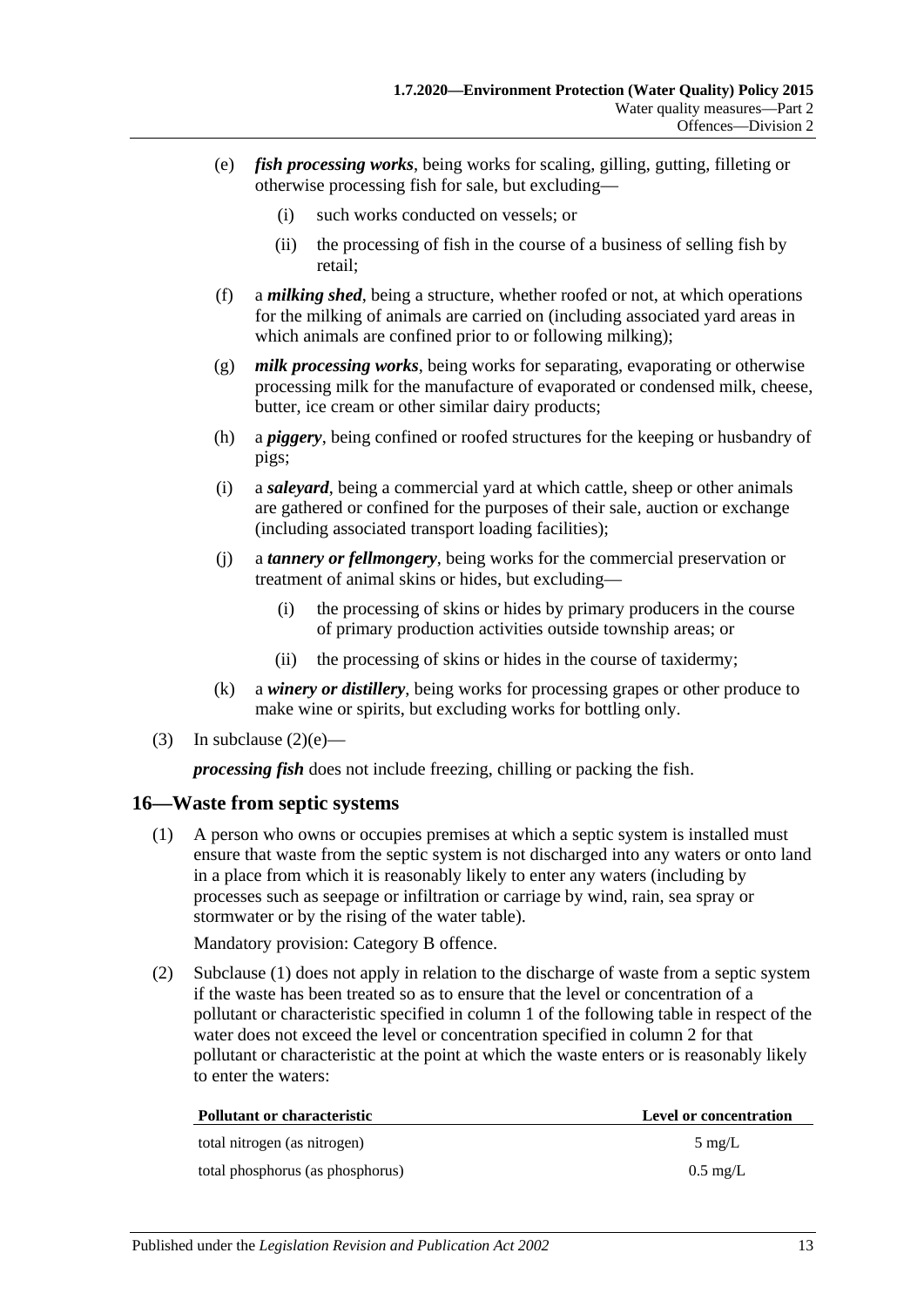| <b>Pollutant or characteristic</b> | <b>Level or concentration</b> |
|------------------------------------|-------------------------------|
| biochemical oxygen demand          | $10 \text{ mg/L}$             |

#### <span id="page-13-2"></span><span id="page-13-0"></span>**17—Waste from sewerage infrastructure**

(1) An operator of sewerage infrastructure must ensure that waste from the infrastructure is not discharged into any waters or onto land in a place from which it is reasonably likely to enter any waters (including by processes such as seepage or infiltration or carriage by wind, rain, sea spray or stormwater or by the rising of the water table). Mandatory provision: Category B offence.

(2) [Subclause](#page-13-2) (1) does not apply in relation to the discharge of waste from sewerage infrastructure—

- (a) by the holder of an environmental authorisation in accordance with the authorisation; or
- (b) in accordance with an approval within the meaning of the *[South Australian](http://www.legislation.sa.gov.au/index.aspx?action=legref&type=subordleg&legtitle=South%20Australian%20Public%20Health%20(Wastewater)%20Regulations%202013)  [Public Health \(Wastewater\) Regulations](http://www.legislation.sa.gov.au/index.aspx?action=legref&type=subordleg&legtitle=South%20Australian%20Public%20Health%20(Wastewater)%20Regulations%202013) 2013* relating to the infrastructure.
- (3) In this clause—

*waste*, from sewerage infrastructure, includes wastewater generated by the infrastructure.

#### <span id="page-13-4"></span><span id="page-13-1"></span>**18—Waste from vessels**

(1) Subject to [subclause](#page-13-3) (2), the owner, or the person in charge, of a vessel must ensure that, while the vessel is on inland or marine waters, waste (other than greywater) produced on or brought onto the vessel is stored on the vessel in a container from which it cannot escape.

- <span id="page-13-3"></span>(2) Wastewater may be discharged from a vessel as follows:
	- (a) blackwater may be discharged into marine waters from a vessel, provided that—
		- (i) the vessel is not a prescribed vessel; and
		- (ii) the blackwater—
			- (A) has been macerated into a fine slurry; and
			- (B) does not contain formaldehyde-based chemical treatments; and
			- (C) is not discharged into—
				- prescribed waters; or
				- waters within a harbor, marina or canal; or
				- waters within 3 nautical miles from any person in the waters or an aquaculture lease; and
		- (iii) in addition, in the case of untreated blackwater—
			- (A) it is not discharged into waters within 3 nautical miles from mean high water springs; and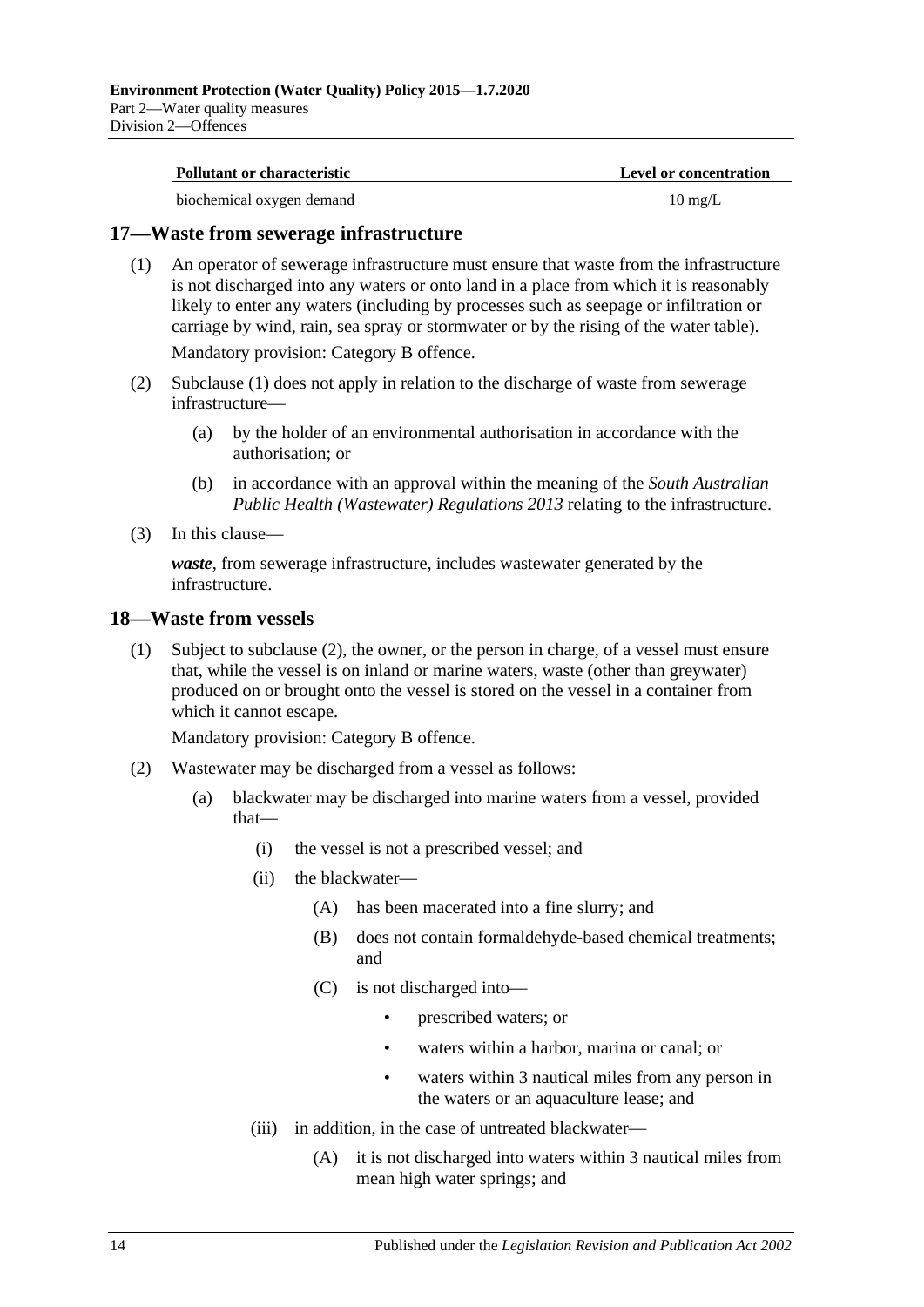- (B) the vessel is underway when the blackwater is discharged;
- (b) commercial fishing wastewater may be discharged from a vessel into marine waters other than prescribed waters, provided that it is not discharged into—
	- (i) waters within a harbor, marina or canal; or
	- (ii) waters within 3 nautical miles from any person in the waters,

(unless the Authority is satisfied that, due to the fishing operation involved, it is not reasonably practicable to prevent such discharge, in which case the wastewater may be so discharged following the removal from it of as much blood and other organic fishing or fish processing waste as is reasonably practicable).

<span id="page-14-1"></span>(3) Subject to [subclause](#page-14-0) (4), the owner, or the person in charge, of a vessel constructed after the commencement of this policy must ensure that, while the vessel is on inland or marine waters, greywater produced on or brought onto the vessel is stored on the vessel in a container from which it cannot escape.

- <span id="page-14-0"></span>(4) Greywater may be discharged from a vessel, provided that—
	- (a) the vessel is not permanently moored; and
	- (b) the greywater—
		- (i) does not contain formaldehyde-based chemical treatments or visible solids; and
		- (ii) is not discharged into—
			- (A) waters within a harbor, marina or canal; or
			- (B) waters within 1 nautical mile from any person in the waters; or
			- (C) waters within 3 nautical miles from an aquaculture lease; and
		- (iii) if untreated, is not discharged into—
			- (A) inland waters; or
			- (B) marine waters within 3 nautical miles from mean high water springs.
- (5) It will not be necessary in any proceedings for an offence against [subclause](#page-13-4) (1) or [\(3\)](#page-14-1) to prove that waste actually escaped from the container.
- <span id="page-14-2"></span>(6) For the purposes of this clause, blackwater will be taken to be treated if each of the following specifications have been met in relation to the blackwater (other than by a process of dilution):
	- (a) the pH is between 6 and 8.5 (inclusive);
	- (b) the concentration of suspended solids is less than 35 mg/L;
	- (c) the level of biochemical oxygen demand is less than 25 mg/L;
	- (d) the level of chemical oxygen demand is less than  $125 \text{ mg/L}$ ;
	- (e) the concentration of enterococci is less than 40 cells/0.1 L.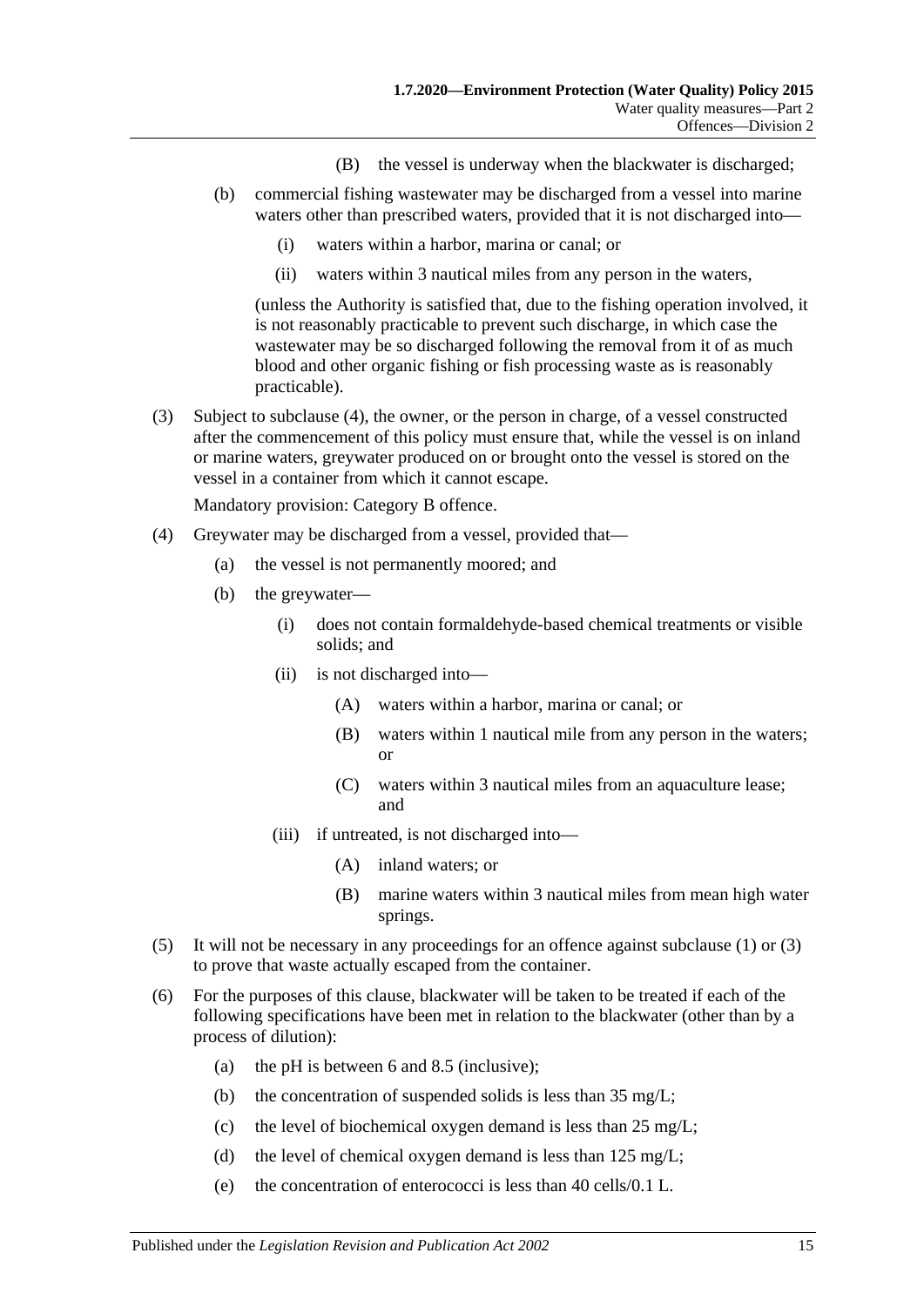- <span id="page-15-0"></span>(7) For the purposes of this clause, greywater will be taken to be treated if—
	- (a) each of the following specifications have been met in relation to the greywater (other than by a process of dilution):
		- (i) the concentration of suspended solids is less than 50 mg/L;
		- (ii) the concentration of grease is less than  $25 \text{ mg/L}$ ;
		- (iii) the concentration of nitrogen is less than  $10 \text{ mg/L}$ ;
		- (iv) the concentration of phosphorus is less than  $1 \text{ mg/L}$ ;
		- (v) the concentration of enterococci is less than 40 cells/0.1 L; and
	- (b) the Authority is satisfied that the greywater has been subjected to a process (eg digestion, oxidation or some other process approved by the Authority) to reduce the level of biochemical oxygen demand.
- (8) In this clause, unless the contrary intention appears—

*aquaculture lease* has the same meaning as in the *[Aquaculture Act](http://www.legislation.sa.gov.au/index.aspx?action=legref&type=act&legtitle=Aquaculture%20Act%202001) 2001*;

*blackwater* means human wastewater or wastewater generated by flushing or cleaning a toilet, and includes treated blackwater;

*commercial fishing wastewater* means wastewater produced in the course of commercial fishing or commercial fish processing, and includes deckhold water and water containing blood and other organic fishing or fish processing waste;

*greywater* means wastewater generated by washing, laundering, bathing or showering and includes water containing food or beverage waste and treated greywater, but does not include blackwater;

*harbor* has the same meaning as in the *[Harbors and Navigation Act](http://www.legislation.sa.gov.au/index.aspx?action=legref&type=act&legtitle=Harbors%20and%20Navigation%20Act%201993) 1993*;

*marina* means a boat basin for the mooring, berthing, securing or other storage of 2 or more vessels;

*Murray Mouth* means the Coorong and coastal waters that are within 500 metres of a line joining the locations on mean high water springs closest to 35°33'18.64" South, 138°52'45.90" East (northern side of the headland of Sir Richard Peninsula) and 35°33'21.90" South, 138°52'53.37" East, (northern side of the headland of Younghusband Peninsula);

*prescribed vessel* means a vessel—

- (a) of or above 400 gross tonnage engaged in international shipping; or
- (b) authorised to carry more than 15 persons;

#### *prescribed waters* means—

- (a) waters of the River Murray and its tributaries; or
- (b) waters of Lake George; or
- (c) waters of the Coorong above the Murray Mouth; or
- (d) waters of Lake Albert and Lake Alexandrina;

*treated blackwater*—see [subclause](#page-14-2) (6);

*treated greywater*—see [subclause](#page-15-0) (7);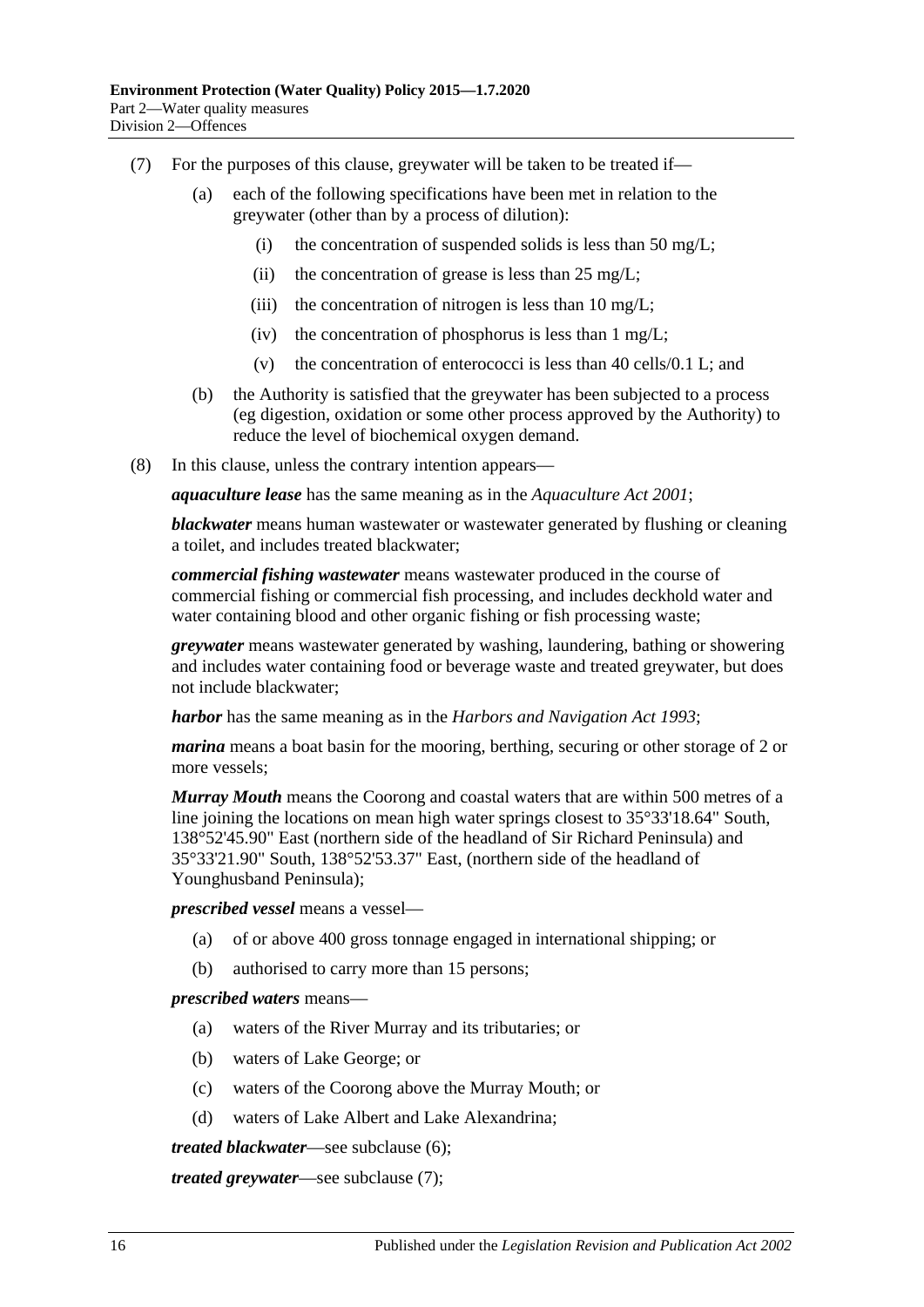*untreated blackwater* means blackwater other than treated blackwater;

*untreated greywater* means greywater other than treated greywater.

#### <span id="page-16-0"></span>**19—Waste from waste depots**

An operator of a waste depot must not discharge waste deposited or generated at the depot into any waters or onto land in a place from which it is reasonably likely to enter any waters (including by processes such as seepage or infiltration or carriage by wind, rain, sea spray or stormwater or by the rising of the water table).

Mandatory provision: Category B offence.

#### <span id="page-16-4"></span><span id="page-16-1"></span>**20—Wastewater lagoons**

(1) An operator of a wastewater lagoon must ensure that the contents of the lagoon do not overflow, or reach a level where it is reasonably likely that they will overflow, into any waters or onto land in a place from which they are reasonably likely to enter any waters (including by processes such as seepage or infiltration or carriage by wind, rain, sea spray or stormwater or by the rising of the water table).

Mandatory provision: Category B offence.

- (2) [Subclause](#page-16-4) (1) does not apply—
	- (a) to a wastewater lagoon that is used for the purposes of a public stormwater system; or
	- (b) to the extent that a degree of overflow has been contemplated in the design and normal course of operation of the lagoon.

## <span id="page-16-2"></span>**Division 3—Matters relating to Part 6 of Act**

### <span id="page-16-3"></span>**21—Matters relating to Part 6 of Act**

In determining any matters under Part 6 of the Act in relation to an activity or development, the Authority must—

- (a) take into account whether the activity or development has resulted or may result in the pollution of any waters through the discharge of waste or a pollutant into waters or onto land; and
- (b) consider the requirements that should, in the event of an authorisation being granted, be imposed on all relevant persons for the purposes of preventing or minimising the pollution of the waters or its harmful effects; and
- (c) in imposing any such requirements, take into account (without limitation)—
	- (i) any code, standard, guidelines or other document referred to in this policy that applies to the activity or development or to the relevant waters; and
	- (ii) in addition, in the case of an exemption from a provision of this policy—whether the exemption should be subject to a condition—
		- (A) requiring a monitoring and reporting program to be carried out in relation to the activity; and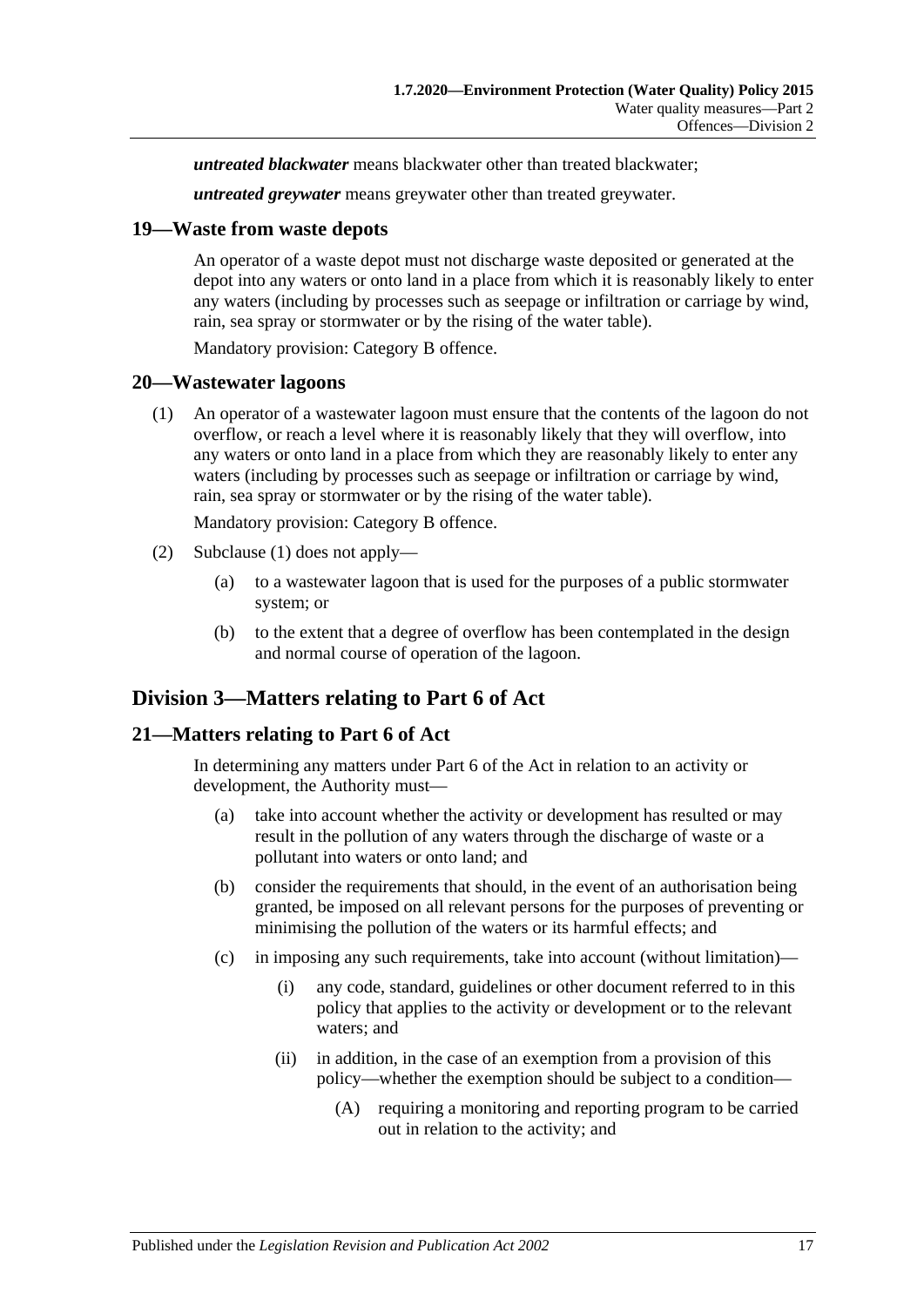(B) if necessary, requiring the program to be independently checked and verified at regular intervals and the checked and verified results to be made available to the Authority.

# <span id="page-17-0"></span>**Part 3—Amendment of policy**

## <span id="page-17-1"></span>**22—Amendment of policy by Gazette notice under section 32 of Act**

- <span id="page-17-4"></span>(1) Pursuant to section  $32(1)(c)$  of the Act, this policy may be amended by the Minister, by notice in the Gazette—
	- (b) so as to—
		- (i) declare or modify, for the purposes of [clause](#page-8-1) 12, an activity, waters or a pollutant or rate, concentration or level of a pollutant; or
		- (ii) modify [Schedule](#page-17-2) 1, [Schedule](#page-19-0) 2, [Schedule](#page-20-0) 3 or [Schedule](#page-21-0) 4; or
		- (iii) make amendments as a consequence of the amendment, revocation or substitution of a code, standard or guidelines (including the Water Quality Guidelines) or other document, referred to in this policy; or
		- (iv) make other amendments (including amendment of [Part](#page-1-0) 1) as a consequence of an amendment referred to in a preceding subparagraph.
- (2) An amendment is to be in the form of a textual amendment and, as such, a provision may be deleted from, substituted in or inserted into the policy and material may be deleted from, substituted in or inserted into a provision of the policy.
- (3) The Authority cannot make a recommendation to the Minister for an amendment referred to in this clause unless—
	- (a) the proposal has been reduced to writing, clearly setting out the purpose and likely impact of and reasons for the proposed amendment; and
	- (b) in relation to an amendment under [subclause](#page-17-4)  $(1)(b)$ —consultation has been undertaken as follows:
		- (i) relevant organisations and industries and the community likely to be affected by the proposed amendment have been consulted;
		- (ii) in addition, in respect of an amendment of [Schedule](#page-17-2) 1 relating to environmental values of waters, the Minister responsible for the administration of the *[Aboriginal Heritage Act](http://www.legislation.sa.gov.au/index.aspx?action=legref&type=act&legtitle=Aboriginal%20Heritage%20Act%201988) 1988* has been consulted as to whether the waters have spiritual or cultural significance to a particular indigenous community;
		- (iii) the views expressed by those consulted have been considered by the Authority and communicated to the Minister.

# <span id="page-17-2"></span>**Schedule 1—Environmental values of waters [\(clause](#page-4-1) 6)**

### <span id="page-17-3"></span>**1—Interpretation**

(1) In this Schedule—

*background TDS level*—see [subclause](#page-18-2) (2);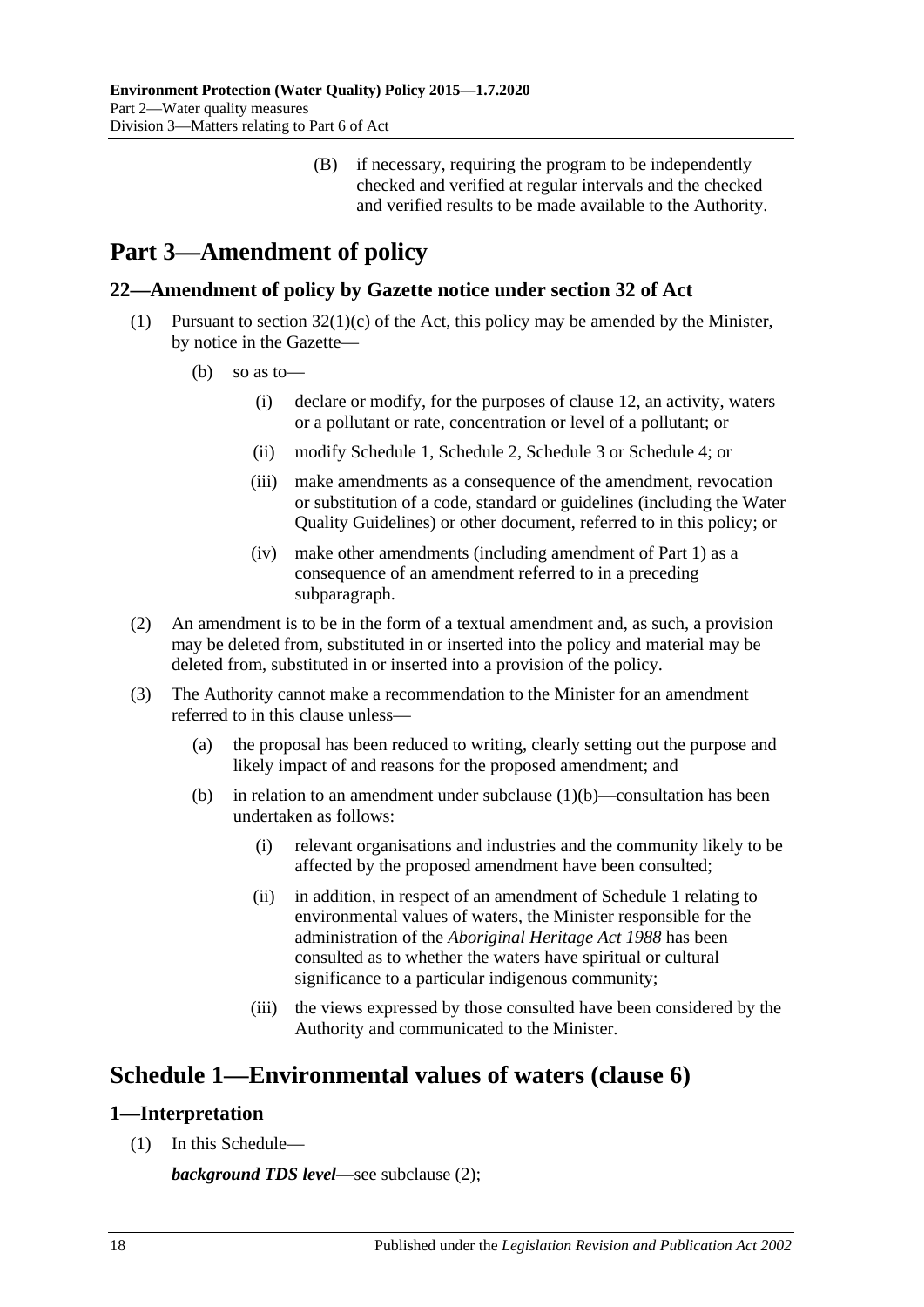*Groundwater Data document* means the document titled *Groundwater Data* prepared by WaterConnect, as in force from time to time (see

http://www.waterconnect.sa.gov.au/Water-Resources/Groundwater/SitePages/Home.a spx);

*TDS* means total dissolved solids.

- <span id="page-18-2"></span>(2) For the purposes of this Schedule—a reference to the background TDS level of underground waters is—
	- (a) in the case of underground waters in a well described in the Groundwater Data document—a reference to the background TDS level as indicated in that document for those waters; and
	- (b) in any other case—a reference to the background TDS level for the waters as measured by a method approved by the Authority.

### <span id="page-18-0"></span>**2—Environmental values of waters—default values**

Subject to [clause](#page-18-1) 3, the following environmental values apply in relation to marine waters and inland surface waters.

| <b>Waters</b>         | <b>Aquatic</b><br>ecosyste<br>m | Recreatio<br>n and<br>aesthetics | Drinking<br>water for<br>human<br>consumptio<br>$\mathbf n$ | <b>Primary</b><br>industries<br>—irrigatio<br>n and<br>general<br>water uses | <b>Primary</b><br>industries<br>—livestoc<br>$k$ drinking<br>water | <b>Primary</b><br>industries<br>—aquacult<br>ure and<br>human<br>consumptio<br>n of<br>aquatic<br>foods |
|-----------------------|---------------------------------|----------------------------------|-------------------------------------------------------------|------------------------------------------------------------------------------|--------------------------------------------------------------------|---------------------------------------------------------------------------------------------------------|
| Marine waters         | X                               | X                                |                                                             |                                                                              |                                                                    | X                                                                                                       |
| Inland surface waters | X                               | X                                |                                                             | X                                                                            | Χ                                                                  | X                                                                                                       |

### <span id="page-18-1"></span>**3—Environmental values of particular waters**

The following environmental values apply in relation to the waters as specified:

| <b>Waters</b>                               | <b>Aquatic</b><br>ecosyste<br>m | Recreatio<br>n and<br>aesthetics | <b>Drinking</b><br>water for<br>human<br>consumptio<br>n | <b>Primary</b><br>industries<br>—irrigatio<br>n and<br>general<br>water uses | <b>Primary</b><br>industries<br>—livestoc<br>k drinking<br>water | <b>Primary</b><br>industries<br>-aquacult<br>ure and<br>human<br>consumptio<br>n of<br>aquatic<br>foods |
|---------------------------------------------|---------------------------------|----------------------------------|----------------------------------------------------------|------------------------------------------------------------------------------|------------------------------------------------------------------|---------------------------------------------------------------------------------------------------------|
| Lake Albert and Lake<br>Alexandrina         | X                               | X                                |                                                          | X                                                                            | X                                                                | X                                                                                                       |
| Lake Bonney (South East)<br>and tributaries | X                               | X                                |                                                          |                                                                              |                                                                  | X                                                                                                       |
| Public stormwater systems                   | X                               | X                                |                                                          |                                                                              |                                                                  |                                                                                                         |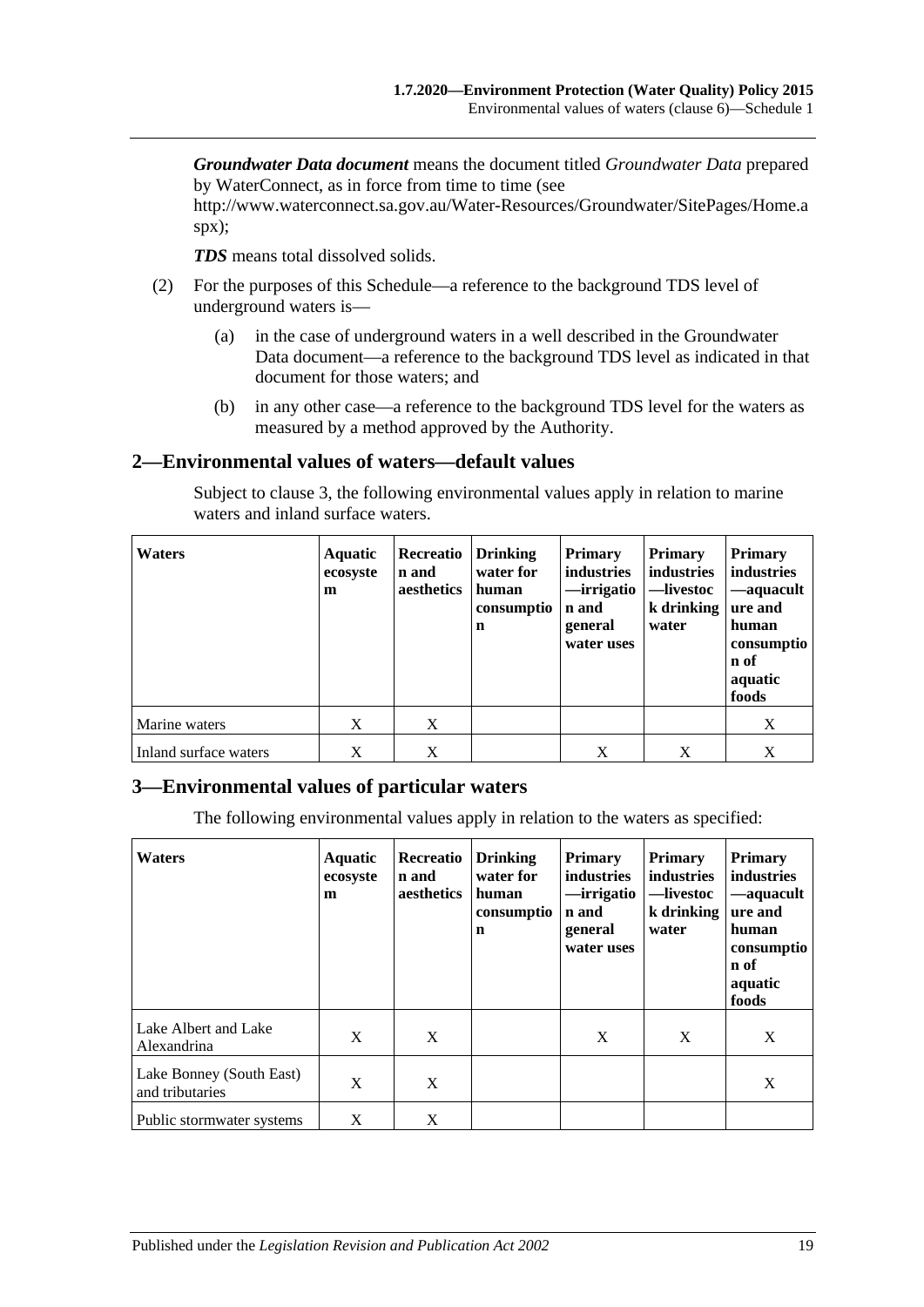#### **Environment Protection (Water Quality) Policy 2015—1.7.2020**

Schedule 1—Environmental values of waters (clause 6)

| <b>Waters</b> |                                                                                                                           | <b>Aquatic</b><br>ecosyste<br>m | <b>Recreatio</b><br>n and<br>aesthetics | <b>Drinking</b><br>water for<br>human<br>consumptio<br>n | Primary<br>industries<br>-irrigatio<br>n and<br>general<br>water uses | <b>Primary</b><br>industries<br>-livestoc<br>k drinking<br>water | <b>Primary</b><br>industries<br>-aquacult<br>ure and<br>human<br>consumptio<br>n of<br>aquatic<br>foods |
|---------------|---------------------------------------------------------------------------------------------------------------------------|---------------------------------|-----------------------------------------|----------------------------------------------------------|-----------------------------------------------------------------------|------------------------------------------------------------------|---------------------------------------------------------------------------------------------------------|
| Act)          | Surface waters in a water<br>protection area (within the<br>meaning of section 61 of the                                  | X                               | X                                       | X                                                        | X                                                                     | X                                                                | X                                                                                                       |
| follows:      | Underground waters as                                                                                                     |                                 |                                         |                                                          |                                                                       |                                                                  |                                                                                                         |
| (a)           | underground<br>waters with a<br>background TDS<br>level of less than<br>1 200 mg/L                                        |                                 |                                         | $\mathbf X$                                              | $\mathbf X$                                                           | $\mathbf X$                                                      | X                                                                                                       |
| (b)           | underground<br>waters with a<br>background TDS<br>level of<br>1 200 mg/L or<br>more, but less<br>than $3000 \text{ mg/L}$ |                                 |                                         |                                                          | $\boldsymbol{\mathrm{X}}$                                             | $\mathbf X$                                                      | X                                                                                                       |
| (c)           | underground<br>waters with a<br>background TDS<br>level of<br>3 000 mg/L or<br>more, but less<br>than 13 000 mg/L         |                                 |                                         |                                                          |                                                                       | $\mathbf X$                                                      | $\boldsymbol{\mathrm{X}}$                                                                               |

# <span id="page-19-0"></span>**Schedule 2—Class 1 pollutants**

Agricultural chemicals Asbestos Biosolids and wastewater treatment sludge Brick, bitumen or concrete cutting wastewater Building washwater Carpet or upholstery cleaning waste Chemicals designed for human or animal therapeutic use Chemicals listed in Schedule A of the *National strategy for the management of scheduled wastes 1992*, prepared by ANZECC, as in force from time to time Cleaning agents Concrete waste Condensate from compressors Construction and demolition waste (whether or not inert) Detergents and their byproducts Domestic waste (being waste produced in the course of a domestic activity)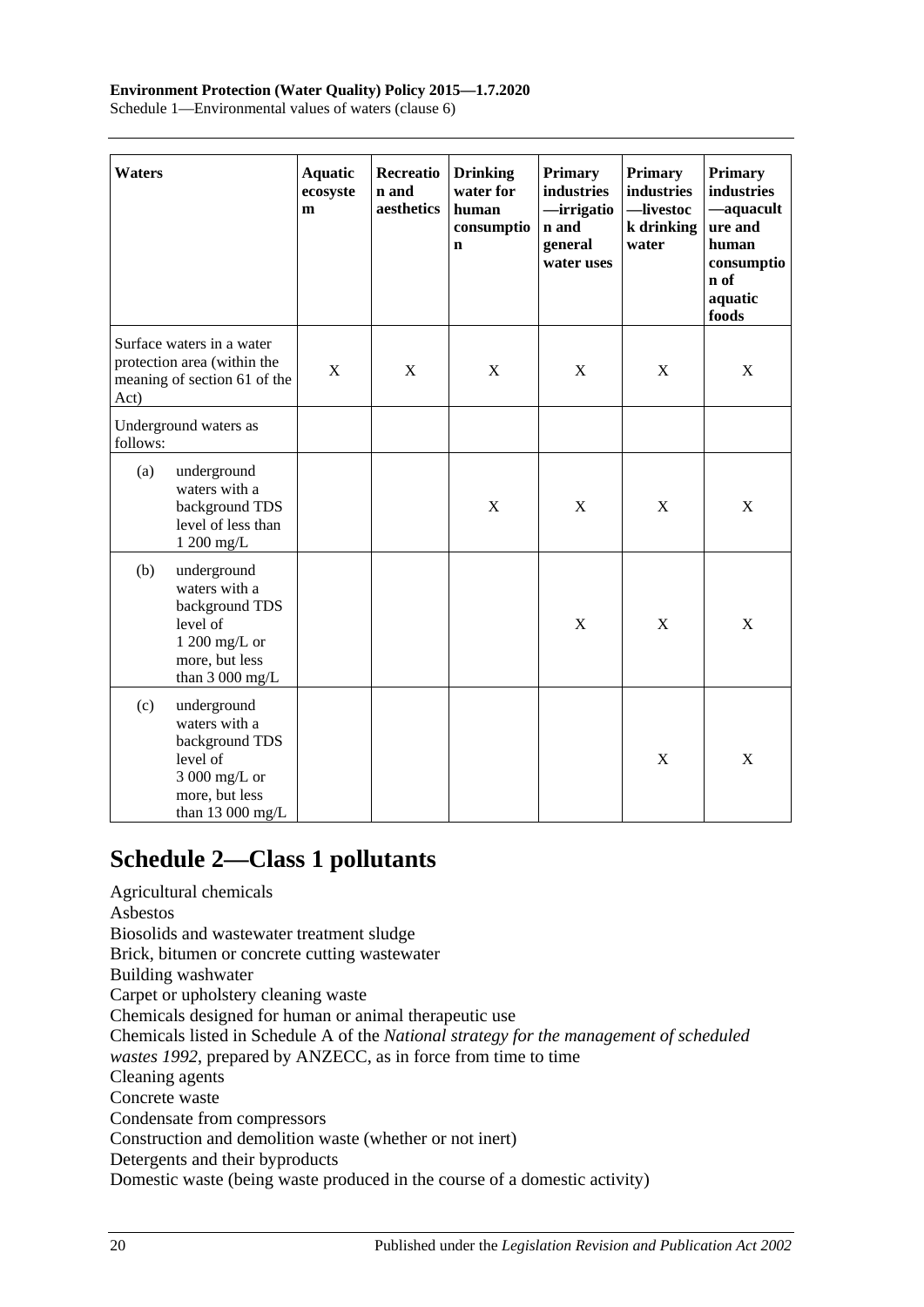Engine coolant Food or beverage waste Fuel dispensing area washwater Hard waste (for example, vehicles, tyres, batteries, metal parts, piping, electronic equipment and municipal solid waste) Hazardous waste Human waste High pressure water blasting waste Liquid waste Medical waste Motor vehicle servicing or repairs waste Oil, grease or lubricants Paint and paint scrapings Painting washwater Paint stripping waste Petroleum products Photographic chemicals Plaster, plaster waste and plaster wastewater Pool backwash water Pool chemicals Putrescible waste (for example, food scraps and dead animals that are putrid or likely to become putrid) Quarantine waste (waste that is subject to quarantine under the *Quarantine Act 1908* of the Commonwealth) Radioactive waste (being waste, the management or disposal of which is regulated under the *[Radiation Protection and Control Act](http://www.legislation.sa.gov.au/index.aspx?action=legref&type=act&legtitle=Radiation%20Protection%20and%20Control%20Act%201982) 1982* or a law of the Commonwealth) Roof cleaning waste Rubbish and litter (for example, bottles, cans, cartons, cigarette butts, food scraps, packaging and paper, glass or plastic items or materials) Sawdust Sewage **Solvents** Stain or varnish Steam cleaning waste Street cleaning waste Timber preservatives Trade waste Washdown water from cleaning animals or animal enclosures Washdown water from cleaning vehicles, plant or equipment Washdown water from commercial or industrial premises or wharves Waste from grease traps

# <span id="page-20-0"></span>**Schedule 3—Class 2 pollutants**

Air conditioning or cooling system wastewater Animal faeces Fertilisers Green waste (for example, lawn clippings, leaves and prunings) Soil, clay, gravel or sand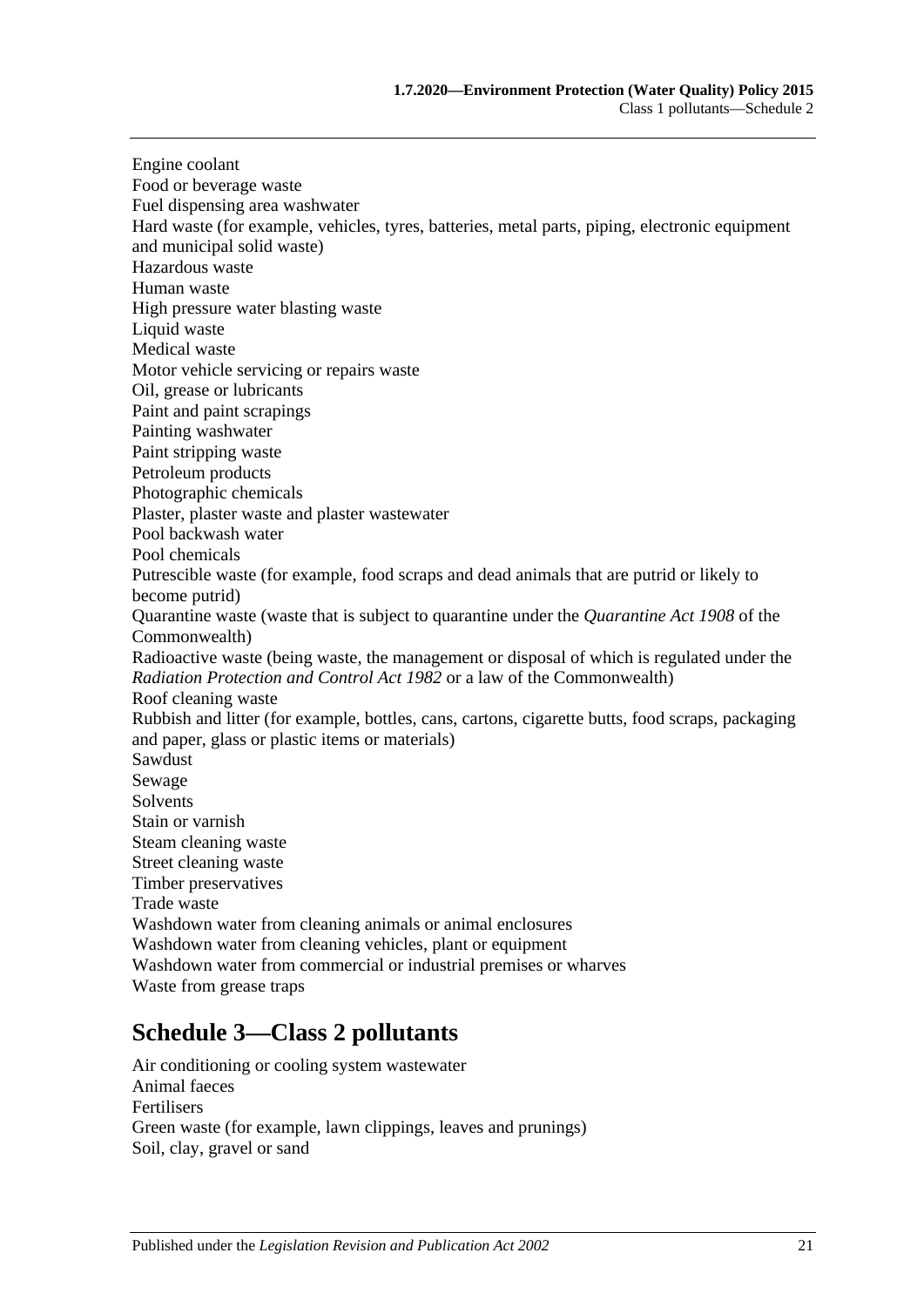# <span id="page-21-0"></span>**Schedule 4—Codes, standards, guidelines and other documents**

| <b>Subject</b>                                    | <b>Activity</b>                                                                                                        |                                                                                                                                                                                                         | Code, standard or guidelines                                                                                                                                                                                                                                                                         |
|---------------------------------------------------|------------------------------------------------------------------------------------------------------------------------|---------------------------------------------------------------------------------------------------------------------------------------------------------------------------------------------------------|------------------------------------------------------------------------------------------------------------------------------------------------------------------------------------------------------------------------------------------------------------------------------------------------------|
| <b>Antifoulants</b>                               |                                                                                                                        | Using antifoulant                                                                                                                                                                                       | Anti-fouling and In-water Cleaning<br>Guidelines June 2013, published by the<br>Australian Government Department of<br>Agriculture, Fisheries and Forestry and<br>Department of Sustainability,<br>Environment, Water, Population and<br>Communities, as in force from time to<br>time               |
| <b>Building or</b><br>construction                |                                                                                                                        | Undertaking a building or construction<br>activity described in the Stormwater<br>Pollution Prevention Code of Practice for<br>the Building and Construction<br>Industry 1999 prepared by the Authority | Stormwater Pollution Prevention Code of<br>Practice for the Building and<br>Construction Industry 1999, prepared by<br>the Authority                                                                                                                                                                 |
| <b>Cattle feedlot</b>                             |                                                                                                                        | Operating a cattle feedlot                                                                                                                                                                              | Guidelines for the Establishment and<br><b>Operation of Cattle Feedlots in South</b><br>Australia Second Edition February 2006,<br>prepared by the Authority, the Local<br>Government Association of South<br>Australia and Primary Industries and<br>Resources SA, as in force from time to<br>time |
| <b>Fire protection</b><br>systems in<br>buildings |                                                                                                                        | Undertaking the construction, maintenance<br>or management of a fire protection system                                                                                                                  | <b>Guidelines for Fire Protection Services</b><br>Pipework Systems-Wastewater<br>Removal 2003, prepared by the Authority                                                                                                                                                                             |
| <b>MAR</b> schemes                                |                                                                                                                        | Operating a MAR scheme                                                                                                                                                                                  | Code of Practice for Aquifer Storage and<br>Recovery 2004, prepared by the Authority                                                                                                                                                                                                                 |
| <b>Milking sheds</b>                              |                                                                                                                        | Operating a milking shed                                                                                                                                                                                | Code of Practice for Milking Shed<br><i>Effluent 2003</i> , prepared by the Authority                                                                                                                                                                                                                |
| Piggery                                           |                                                                                                                        | Operating a piggery                                                                                                                                                                                     | Australian Pork Limited National<br><b>Environmental Guidelines for Piggeries</b><br>Second Edition 2010, prepared by<br><b>Australian Pork Limited</b>                                                                                                                                              |
|                                                   |                                                                                                                        | <b>Roads and public</b> Undertaking by a public authority of-                                                                                                                                           | Stormwater Pollution Prevention Code of                                                                                                                                                                                                                                                              |
| stormwater<br>systems                             | (a)                                                                                                                    | the construction or maintenance<br>of a public road; or                                                                                                                                                 | Practice for Local, State and Federal<br>Government 1998, prepared by the<br>Authority                                                                                                                                                                                                               |
|                                                   | (b)                                                                                                                    | the management of a stormwater<br>system or a part of such a system                                                                                                                                     |                                                                                                                                                                                                                                                                                                      |
| <b>Septic systems</b>                             | system                                                                                                                 | Using sludge collected from a septic                                                                                                                                                                    | South Australian Biosolids Guidelines for<br>the Safe Handling, Reuse or Disposal of<br>Biosolids 1997, prepared by the Authority                                                                                                                                                                    |
| <b>Sewerage</b><br>infrastructure                 | Operating sewerage infrastructure<br>Reusing, or supplying for reuse, sludge<br>collected from sewerage infrastructure |                                                                                                                                                                                                         | Code of Practice for Wastewater<br>Overflow Management 2008, prepared by<br>the Authority                                                                                                                                                                                                            |
|                                                   |                                                                                                                        |                                                                                                                                                                                                         | South Australian Biosolids Guidelines for<br>the Safe Handling, Reuse or Disposal of<br>Biosolids 1997, prepared by the Authority                                                                                                                                                                    |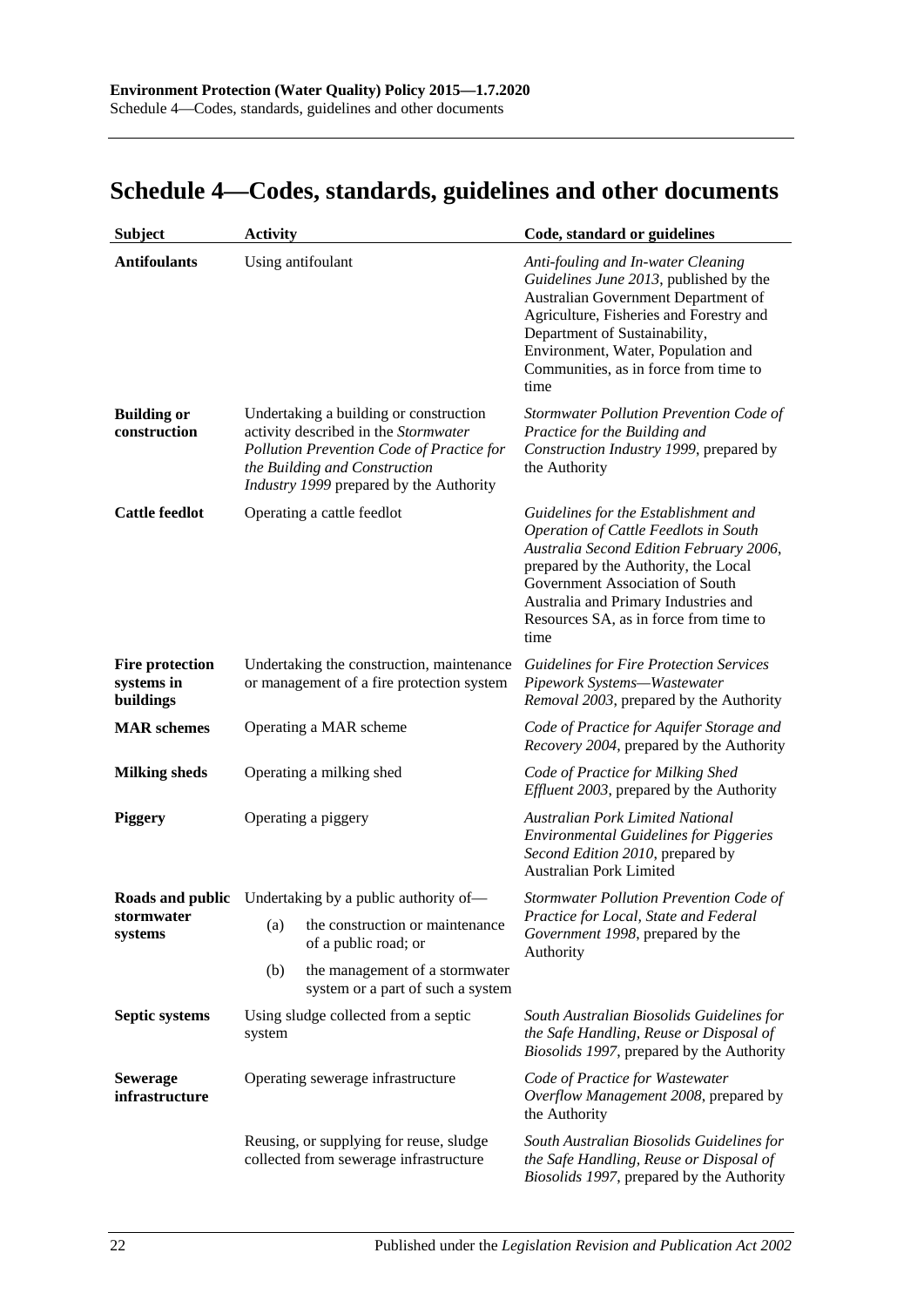#### **1.7.2020—Environment Protection (Water Quality) Policy 2015**

Codes, standards, guidelines and other documents—Schedule 4

| <b>Subject</b>                     | <b>Activity</b>                                                                                     | Code, standard or guidelines                                                                                                                                                                                                                                                                                                    |
|------------------------------------|-----------------------------------------------------------------------------------------------------|---------------------------------------------------------------------------------------------------------------------------------------------------------------------------------------------------------------------------------------------------------------------------------------------------------------------------------|
|                                    | Reusing, or supplying for reuse,<br>wastewater collected from sewerage<br>infrastructure            | <b>Australian Guidelines for Water</b><br>Recycling: Managing Health and<br>Environmental Risks (Phase 1) 2006,<br>prepared by Natural Resource<br>Management Ministerial Council,<br><b>Environment Protection and Heritage</b><br>Council and the Australian Health<br>Ministers Conference, as in force from<br>time to time |
|                                    |                                                                                                     | Code of Practice for Wastewater<br>Overflow Management 2008, prepared by<br>the Authority                                                                                                                                                                                                                                       |
| facilities                         | <b>Vessels and vessel</b> Operating a vessel or vessel facility                                     | Code of Practice for vessel and facility<br>management (marine and inland<br>waters) 2008, prepared by the Authority                                                                                                                                                                                                            |
| <b>Vessels on inland</b><br>waters | Management (including disposal) of<br>greywater produced on or brought onto<br>vessel               | Australian Standard<br>4995-2009 Greywater treatment systems<br>for vessels operated on inland waters, as<br>in force at the commencement of this<br>policy                                                                                                                                                                     |
| Waste depot                        | Operating a waste depot                                                                             | Environmental management of landfill<br>facilities (municipal solid waste and<br>commercial and industrial general<br>waste) 2007, prepared by the Authority                                                                                                                                                                    |
| Wastewater<br>lagoons              | Operating, or undertaking the construction,<br>maintenance or management, of a<br>wastewater lagoon | Wastewater Lagoon Construction 2014,<br>prepared by the Authority                                                                                                                                                                                                                                                               |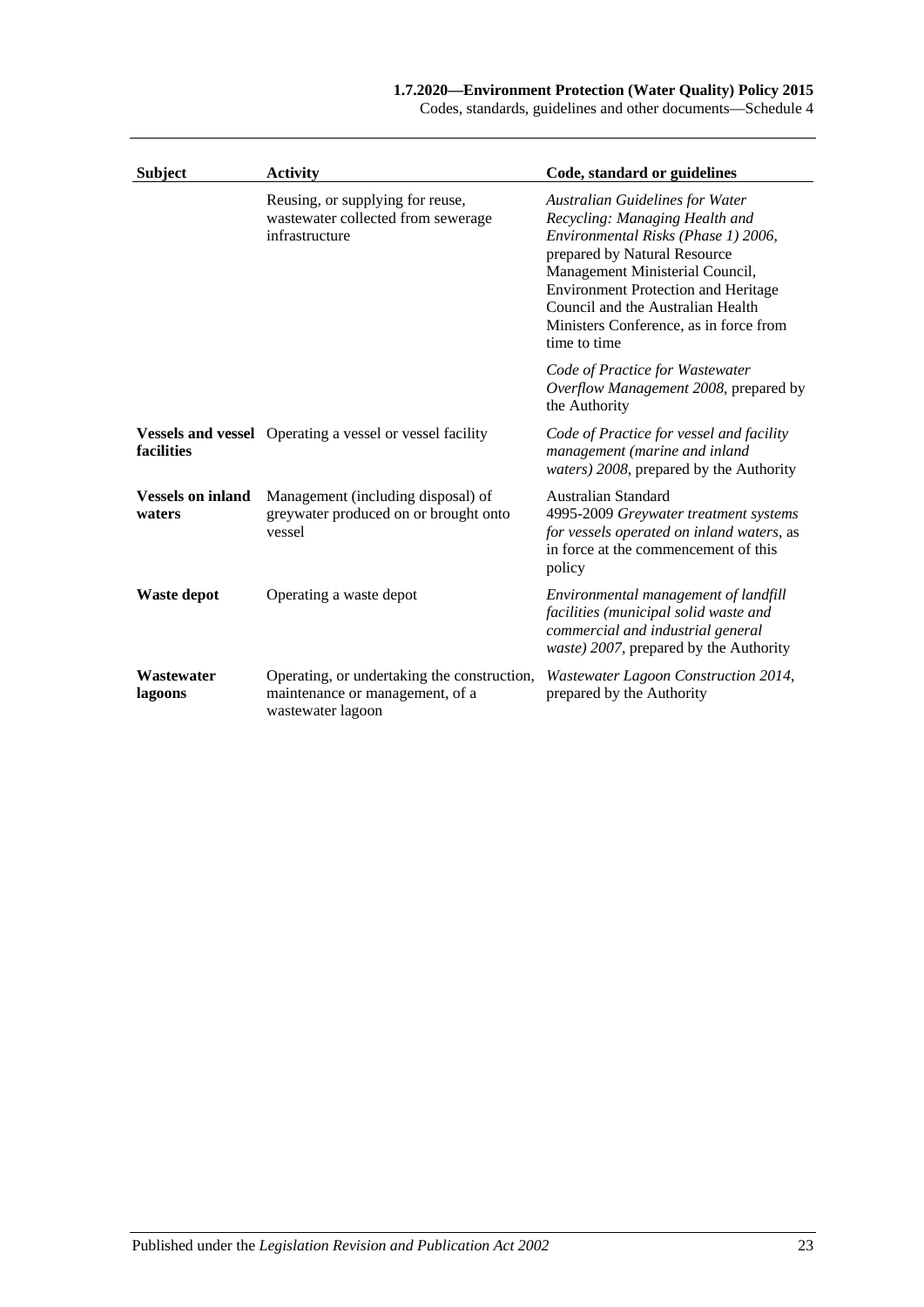# <span id="page-23-0"></span>**Legislative history**

## **Notes**

- Please note—References in the legislation to other legislation or instruments or to titles of bodies or offices are not automatically updated as part of the program for the revision and publication of legislation and therefore may be obsolete.
- Earlier versions of this policy (historical versions) are listed at the end of the legislative history.
- For further information relating to the Act and subordinate legislation made under the Act see the Index of South Australian Statutes or www.legislation.sa.gov.au.

## **Legislation revoked by principal policy**

The *Environment Protection (Water Quality) Policy 2015* revoked the following:

*Environment Protection (Water Quality) Policy 2003*

## **Principal policy and amendments**

| <b>Notice</b>           | Provision under<br>which notice is<br>made | Publication of policy in<br>Gazette    | Commencement                                                                                                                                           |
|-------------------------|--------------------------------------------|----------------------------------------|--------------------------------------------------------------------------------------------------------------------------------------------------------|
| Gazette 20.8.2015 p3853 | s 28                                       | Gazette 20.8.2015 p3854 1.1.2016: cl 2 |                                                                                                                                                        |
| Gazette 30.1.2018 p520  | s 28                                       | Gazette 30.1.2018 p521                 | 30.1.2018                                                                                                                                              |
| Gazette 17.1.2019 p68   | s 32                                       |                                        | 1.6.2019 immediately after the<br>commencement of Environment<br>Protection (Variation of Act,<br>Schedule 1) (Waste Reform)<br>Regulations 2019: cl 2 |
| Gazette 9.4.2020 p740   | s 32                                       |                                        | $9.4.2020$ : cl 2                                                                                                                                      |
| Gazette 7.5.2020 p920   | s <sub>32</sub>                            |                                        | $1.7.2020:$ cl 2                                                                                                                                       |

New entries appear in bold.

## **Provisions amended**

New entries appear in bold.

Entries that relate to provisions that have been deleted appear in italics.

| Provision       | How varied                                                            | Commencement |
|-----------------|-----------------------------------------------------------------------|--------------|
| cl 2            | omitted under Legislation Revision and<br><b>Publication Act 2002</b> | 30.1.2018    |
| cl <sub>3</sub> |                                                                       |              |
| cl $3(1)$       |                                                                       |              |
|                 | composting works inserted by $17.1.2019$ p68 cl $4(1)$                | 1.6.2019     |